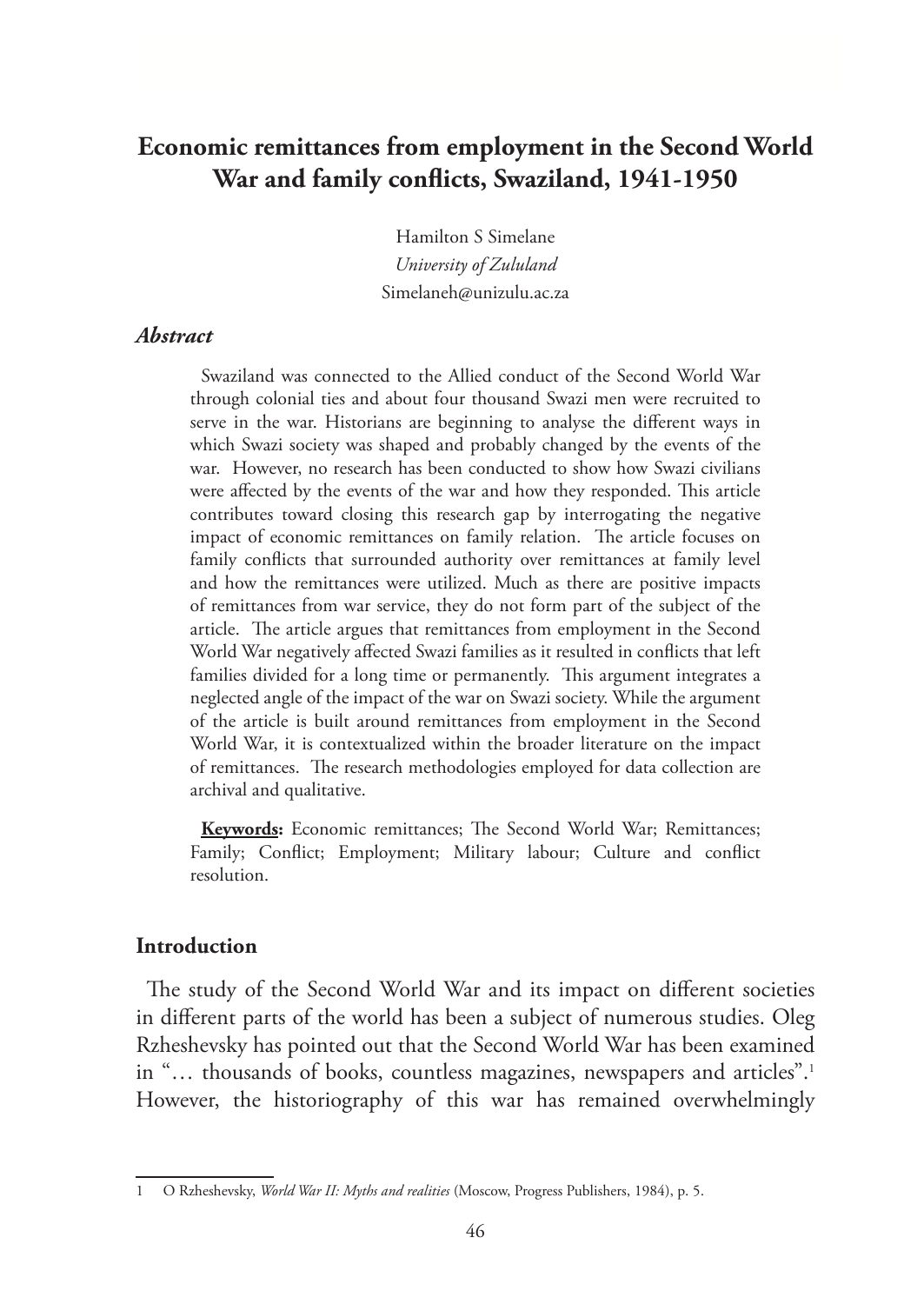Eurocentric for many years.2 Although the events of the war have been extensively researched, the experiences of some African societies have largely been neglected. This is in spite of the fact that:<sup>3</sup>

There was scarcely a level of life both human and less tangible that was not fundamentally affected from the Cape to Cairo. Few Africans remained untouched by the great events taking place for the most part thousands of kilometres away from their homes whether they recognized the war as the ultimate author of those changes or not.

While Africa has had its fair share of studies on the political role played by demobilized African men in the politics of their countries,<sup>4</sup> the effects of the war on African groups who remained behind still needs more in-depth research. The publication edited by John Lambard, with the title *Daily Lives of Civilians in Wartime Africa,* in which most of the chapters deal with the effects of the war on civilians indicates that Africans who remained behind carried the brunt of war even though they were far from where the war was physically fought.5 The effects of the war on African populations that remained behind after mobilization still needs more research for a better understanding of the effects of the war and how it shaped the future development of some societies. There is a corpus of literature within the realm of British imperial and Commonwealth history covering different aspects of the war, this article is informed by this literature in one form or another, but is anchored on the experiences of Swazi families that were negatively affected by issues surrounding remittances from military service from 1941-1945.

Research on the impact of the Second World War on Swaziland has only recently emerged.6 Such research has fallen short of unveiling how at the time of the war Swazi society was internally impacted upon by developments associated with the war. As a result there is still no clear understanding of how the country's socioeconomic dynamics were affected by the recruitment of men for the war effort.

<sup>2</sup> This seemingly Eurocentric bias can be seen in the works of FT Miller, *History of World War II* (Toronto, Dominion Book and Bible House, 1945); P Calvoressi and G Mint, *Total war: Causes and courses of the Second World War* (London, Penguin Books, 1972); H Michel, *The Second World War* (London, Deutsch, 1975).

<sup>3</sup> D Killingray and R Rathbone (eds.), *Africa and the Second World War* (London, Macmillan, 1986), p. 5.

<sup>4</sup> Some of the studies in this category are, EPA Schleh, "Post service careers of African World War II veterans: British Africa with particular reference to Ghana and Uganda", PhD, thesis, Yale University, 1968; OJE Shiroya, "The impact of World War Two on Kenya: The role of the ex-servicemen in Kenya nationalism", PhD thesis, Michigan State University, 1968.

<sup>5</sup> J Lambard (ed), *Daily lives of civilians in Wartime Africa: From slavery days to Rwandan genocide* (Scottsville, University of KwaZulu-Natal Press), 2007.

<sup>6</sup> Research on the Second World War and Swaziland is found mainly in the writings of Hamilton Simelane. It includes: "War, economy, and society in Swaziland, 1939-1945", PhD-Thesis, University of Toronto, 1991.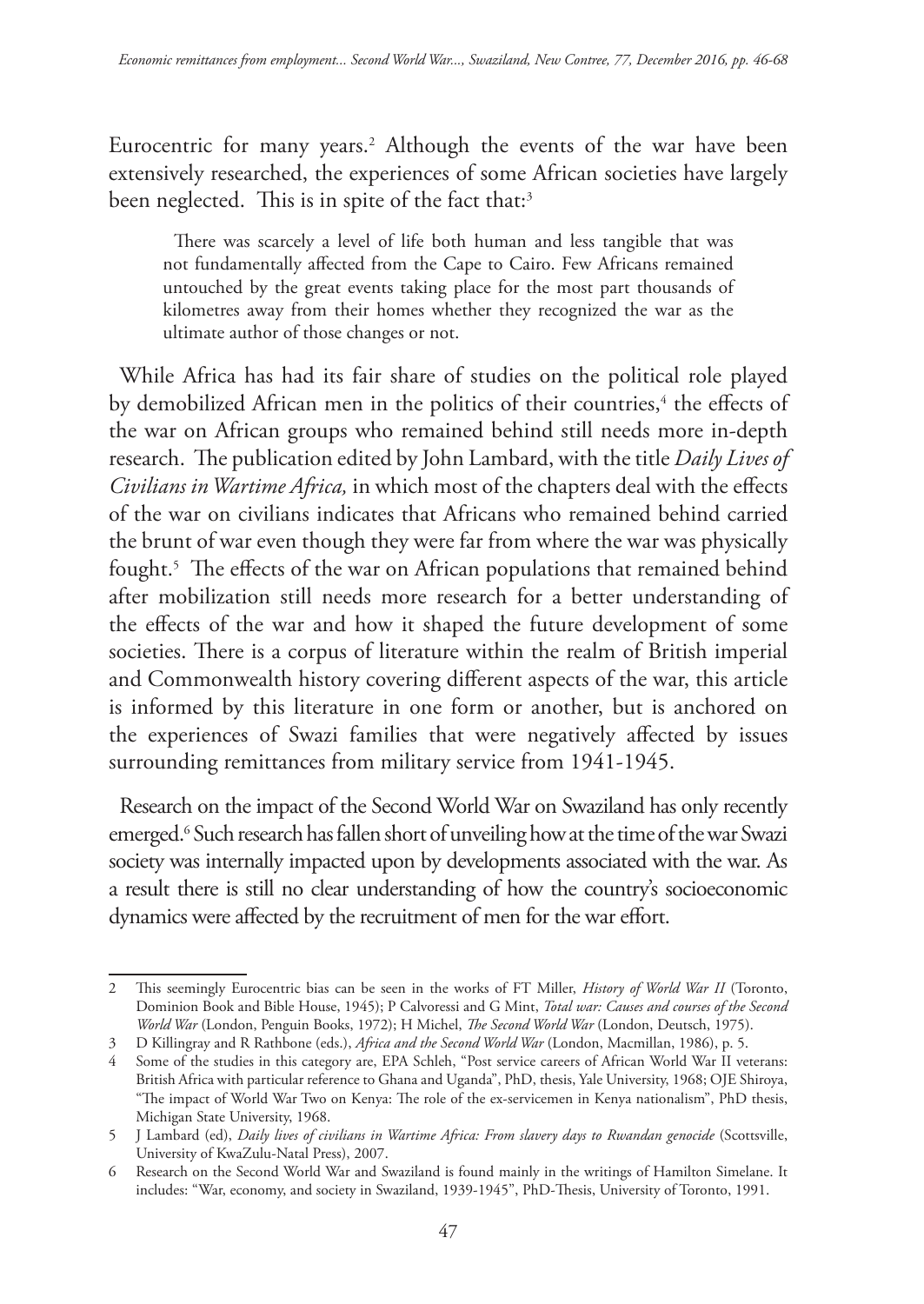The aim of this article is to critically analyse the experiences of Swazi society during the war with particular reference to the families that experienced conflicts as a result of the control and distribution of financial remittances from Swazi men employed in the different theatres of the Second World War.7 In development discourse economic remittances have been viewed as one of the major contributors to the economic growth or development of nations.8 The article shows that the men recruited from Swaziland were workers and while there is no doubt that the money they remitted home played a crucial role in the reproduction of Swazi households, 9 it also generated conflicts in Swazi families and at times worsened some of the tensions that were there before the recruitment of men.10 The article also shows that the majority of the conflicts had to do with power and control over the remittances. The argument raised in the article is not new as it has been raised in reference to labour migration from different countries in Southern Africa to the mines in South Africa.11 No study has extended the analysis to the effects of remittances from Swazi men in World War II. The article integrates the neglected subject of how families were negatively impacted upon by remittances from military employment.

## **Methodology**

The research that led to this article is a product of a combination of research methods. The portions of the article that deal with the different tasks performed by Swazi men in the different theatres of war were largely a product of archival

<sup>7</sup> For the Swazi men in the war remitting money home was mandatory, and therefore, the men can be viewed as a monolithic group not differentiated by variables such as education. Some studies have differentiated remitters in terms of levels of education. G Johnson and W Whitelaw, "Urban-rural income transfers in Kenya: An estimated remittances function", *Economic Development and Cultural Change,* 22, 1974, pp. 473-479; H Rempel and R Lobdell, "The role of urban-rural remittances in rural development", *Journal of Development Studies,* 14(3), 1978, pp. 324-341.

<sup>8</sup> For more detail see, S Castles and MJ Miller, *The age of migration: International population movements in the modern world* (New York, Palgrave, 2009).

<sup>9</sup> For more information on the socio-economic transformative impulse of economic remittances from the South African mines, see HS Simelane, "Labour migration and rural transformation in post-colonial Swaziland", *Journal of Contemporary African Studies,* 13(2), July 1995.

<sup>10</sup> There were numerous tensions that were present in Swazi society before the war. For instance, polygamous families were sometimes caught in serious tension between the wives and between the children of the different wives.

<sup>11</sup> For more information on this subject see, JS Crush, *The struggle for Swazi labour, 1890-1920* (Kingston, McGill-Queen's University Press, 1987); AR Booth, "The development of the Swazi labour market, 1900-1968", *South African Labour Bulletin,* 7, 1982, pp. 34-57; H Kuper, *Sobhuza II: Ngwenyama and king of Swaziland* (London, Duckworth, 1978); W Beinart, "Labour migrancy and rural production: Pondoland, c. 1900-1950", P Mayer (ed.), *Black villagers in an industrial society* (Cape Town, Oxford University Press, 1980); HS Simelane, "Labour migration and rural transformation", *Journal of Contemporary African Studies*, 13(2), July 1995; HS Simelane, "Male labour migration and agricultural production in southern Swaziland: The role of women", *UNISWA Research Journal,* 10, 1996.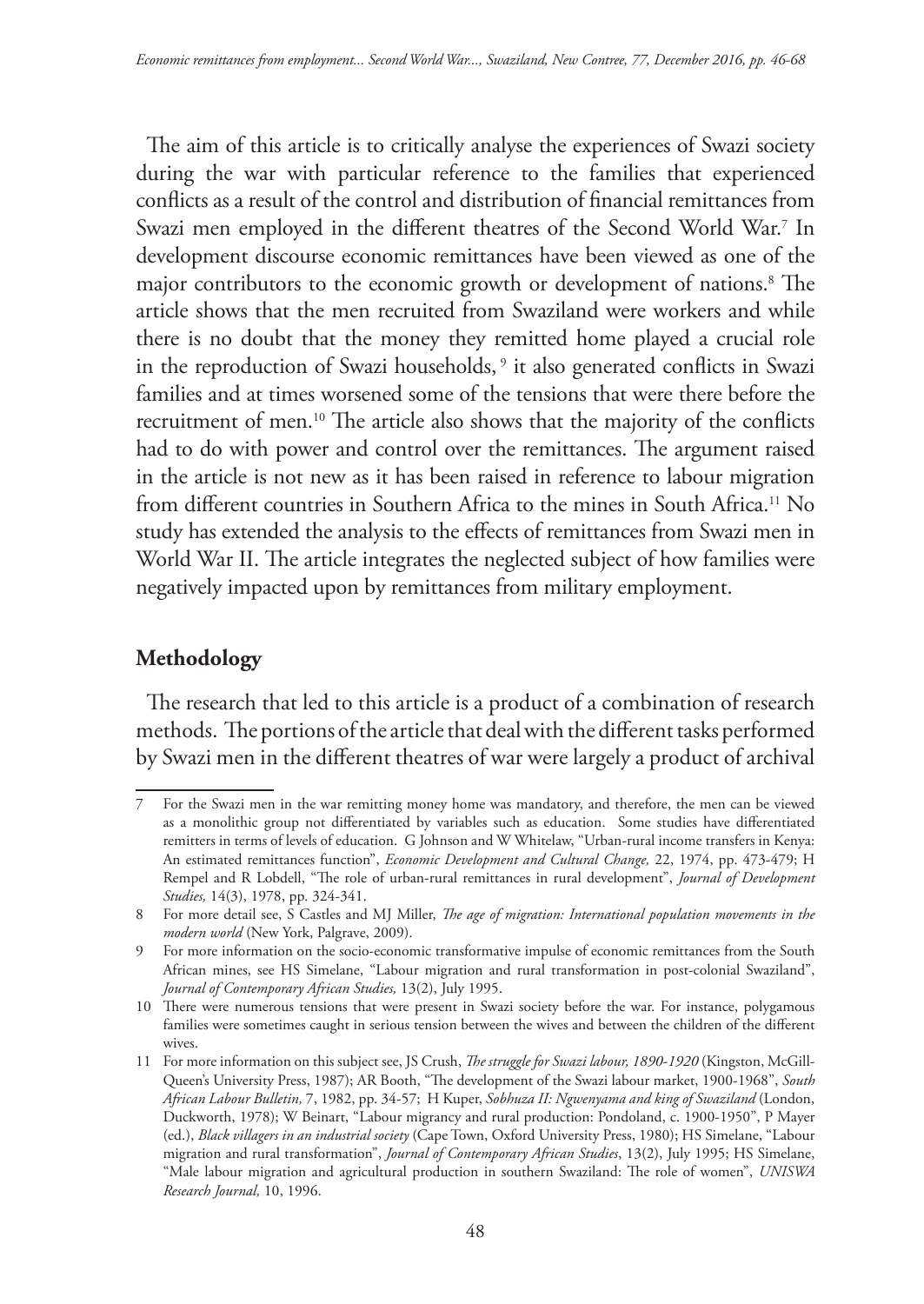research conducted in the Swaziland National Archives and the Public Record Office (PRO) in London. Such research yielded invaluable information that made it possible to locate Swazi recruits in different theatres of the war and also information on wages paid and the conditions they were working under.

Most of the data on remittances, especially how they were collected, by whom, and how they negatively impacted on social relations at family level was generated through the qualitative research method. This method was useful because there is presently nothing written on economic remittances from employment of Swazi men in the Second World War. A total of forty-seven people were interviewed and they were selected through both purposive and snowball sampling. No attempt was made to make the sample representative as that would not have been practical. Consequently, the section on remittances is anchored on the concrete narratives of some of those who remitted money home, and those who collected, disbursed, and controlled the remittances. They were a combination of surviving World War II veterans, wives and relatives of some of the men who were recruited for the war. The average age of the majority of the respondents was seventytwo. Interviews with these respondents were carried out in a conversational manner and the researcher recorded all the responses. The interviewees were selected through purposive sampling. The research approach was necessarily a phenomenological enquiry because people's experiences were placed at the centre of investigation and meaning-making.12

There were two challenges faced in the collection of data. First, some of the respondents did not clearly remember the events of the period except those that directly affected them. Second, it was not easy finding the relevant respondents because of the length of time that has passed since World War II.

#### **The employment of Swazi men in different theatres of the Second World War**

Military labour was first employed in the Middle East in 1941. It included the East African Military Labour Service (EAMLS), the African Auxiliary Pioneer Corps (AAPC), and the West African Labour Corps (WALC).<sup>13</sup> Pioneer labour began to be employed in the Middle East in the spring of 1940 with a handful of civilian labourers and a small number of locally recruited

<sup>12</sup> C Seale, *Researching society and culture* (London, Sage, 2012).

<sup>13</sup> D Killingray, "Labour mobilization in British Colonial Africa for the war effort", D Killingray and R Rathbone (eds.), *Africa and the Second World War* (London, Macmillan, 1986), p. 70.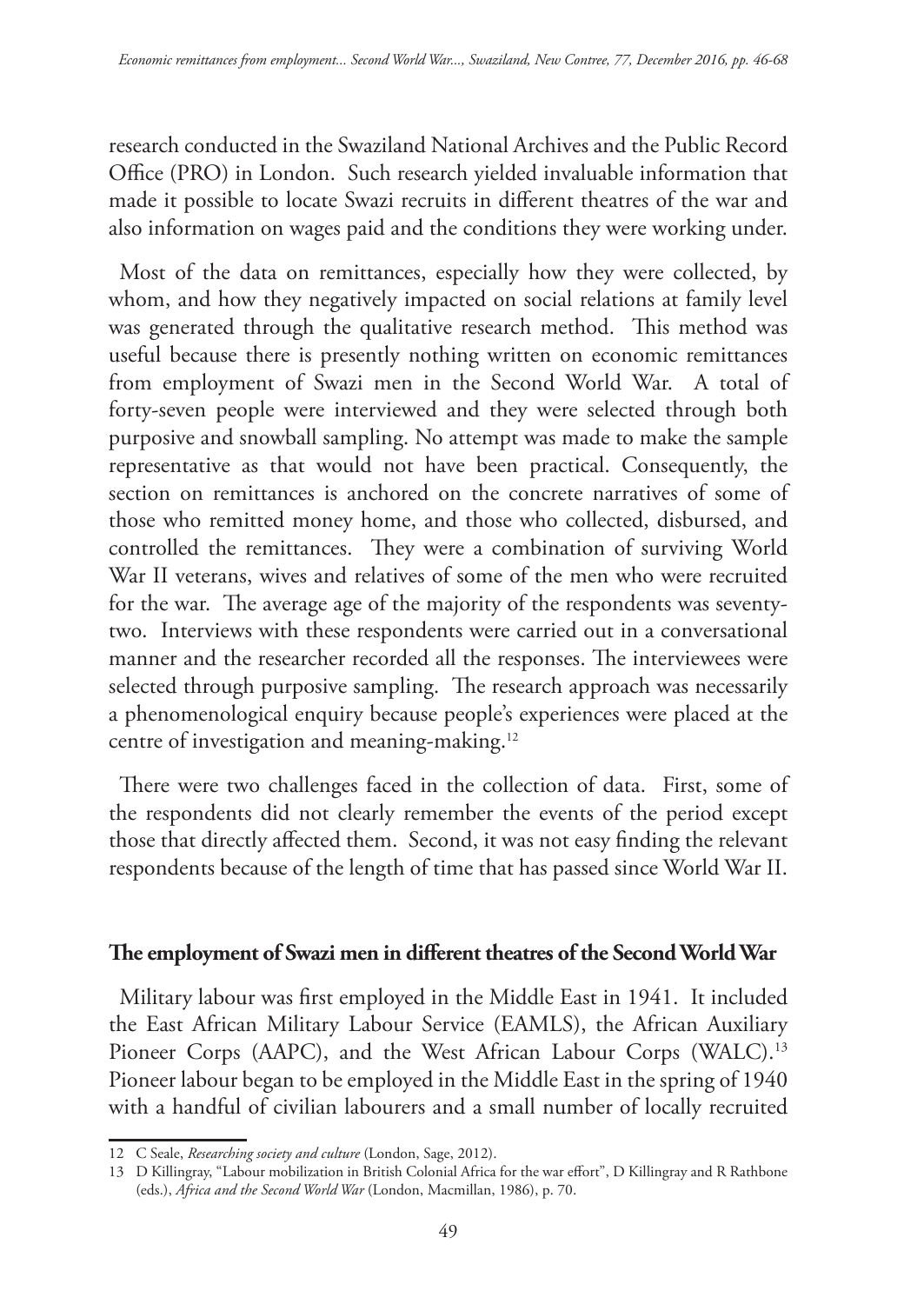Palestinian and Cypriot Pioneer companies.<sup>14</sup> Towards the end of 1940 this labour force increased as more men came from India and the Middle East.<sup>15</sup> This increase became even more necessary when in April and May 1941, a large number of Palestinian and Cypriot companies were lost in an operation in Greece and Crete.<sup>16</sup> After a few experiments that failed, the African Pioneer Corps were created in the summer of 1941. It was the formation of this unit that extended recruitment to the High Commission Territories (Botswana, Lesotho, and Swaziland).<sup>17</sup>

The recruitment of Swazi men for employment in the different theatres of war took place between 1941 and 194218 and about four thousand of them were recruited from inside Swaziland. There is still a question on the total number of Swazi men engaged in the war as some Swazi men were recruited under what was called the Native Military Corps (NMC) in the Union of South Africa.19 When the Swazi men in the NMC were called back to Swaziland to join those recruited in the country, some opted to remain with the NMC and went to the war under that umbrella. The nature of recruitment inside Swaziland and the different forms it took, has been the subject of some studies.<sup>20</sup> Recruitment in 1942 came after the Middle-East Command indicated a shortage of about 130,000 workers.<sup>21</sup> The effects of the withdrawal of the men from the local economy was, to a large extent, similar to that of the recruitment of Swazi men for mine labour in the South African gold and coal mines.22 In both cases the men were away from their homes for extended periods of time. In the mines they were mostly away for contract periods of twenty-four months without the opportunity of visiting home or

<sup>14</sup> The concept of pioneers was also well developed in Britain where they were employed in road construction, camp site construction, handling dock stores, and stevedoring. For more information see, PRO, WO253/9 – Commands at home.

<sup>15</sup> Public Record Office (PRO), DO253/1 – African Labour for the Middle-East: History of Pioneers and Labour in the Middle-East, 1940-1945.

<sup>16</sup> See files in PRO, DO253/1 – African Labour for the Middle-East.

<sup>17</sup> See files in PRO, CO968/132/1/14504/41/1 – Manpower, West Africa: West African Labour Corps.

<sup>18</sup> In Lesotho the process of recruitment appears to have begun as early as 1940. See, MN Ntabeni, "Military labour mobilization in colonial Lesotho during World War II, 1940-1943", *South African Journal of Military Studies,* 36(2), 2008, pp. 36-59.

<sup>19</sup> L Grundlingh, "The recruitment of South African blacks for participation in the Second World War", D Killingray and R Rathbone (eds.), *Africa and the Second World War*... .

<sup>20</sup> For more information on the process of recruitment for war effort in Swaziland see, HS Simelane, "Labour mobilization for the war effort in Swaziland, 1940-1942", *The International Journal of African Historical Studies,*  26(3), 1993.

<sup>21</sup> PRO, Colonial Office, (hereafter, CO), 968/75/2/14504/45A – Part II – Manpower Requirements of G.H.Q. Middle East (Secret Defence). See also, PRO, Dominions Office (hereafter, DO) 35/925/Y432/7 – Recruiting an Additional 15,000 Natives for AAPC and possibility for closing mines to help mobilise natives.

<sup>22</sup> HS Simelane, "Labour mobilization, labour shortage, and employer response in Swaziland, 1935-1945", *South African Historical Journal,* 44, 2001.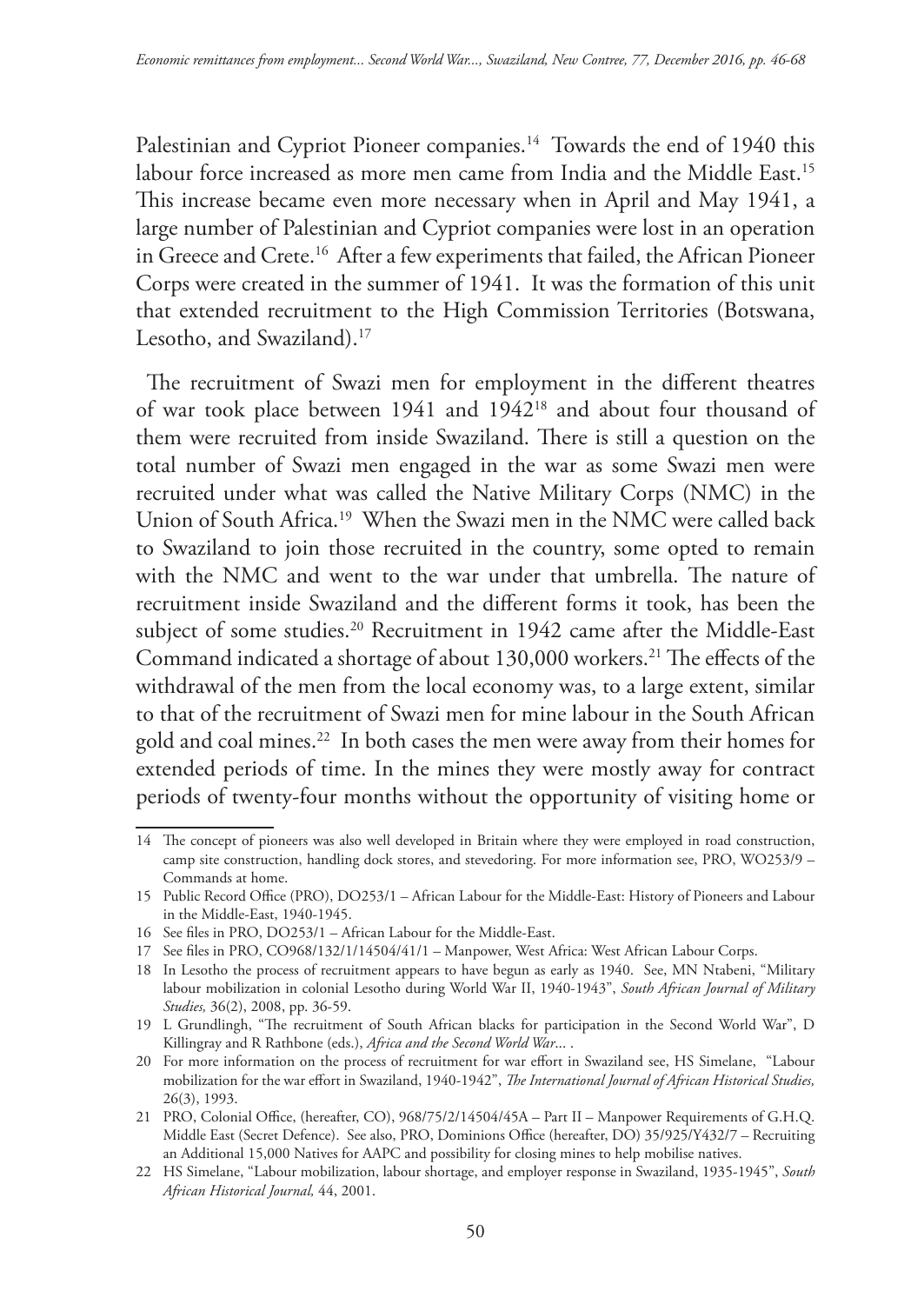visited by their relatives, $23$  while in the war they were away for between three and four years.

There is some controversy as to whether Swazi men in the war were employed as fighting soldiers or labourers. The Swazi men were employed as labourers and they performed various tasks in the different theatres of war particularly in the Middle East, North Africa and Italy. The range of tasks performed by the Swazi men was summarised by a British military official:<sup>24</sup>

They did not fight. There are many things to do in an army, as well as fighting. If all the soldiers were fighting troops, there would be no one to see that the fighting man got his food, his weapons and railways along which his supplies come in good condition. So, the Swazis worked behind the fighting soldiers. They were soldiers with uniforms and guns, and yet they were doing all kinds of jobs.

Some repaired roads, while others helped to build railway lines. Airfields had to be constructed in south Mediterranean coastal countries to provide services for troops and aircraft from the United States and Europe.25 Extensive runways had to be constructed and, as traffic became dense, accommodation had to be provided for permanent and transit personnel. Swazi recruits worked on these projects in their company formations under the Middle East Command. Qhude Ndzimandze noted, "In us the British were able to get cheap labour under the guise of soldiers. This became clear to us when we were in the different theatres of war, because when we were recruited we thought that we were going to fight".<sup>26</sup>

They often collected dead bodies and other waste materials produced by war-related activities.<sup>27</sup> One portion of the 1998 company was employed in the unloading and reloading of bullets, ammunitions, and foodstuffs from military supply delivery trucks.28 Whole companies or portions of companies were engaged in road rehabilitation and the construction of new ones.<sup>29</sup> The working conditions were sometimes very difficult,<sup>30</sup> but they acquitted

<sup>23</sup> W Francis, *Labour in the South African gold mines, 1811-1969* (Cambridge, Cambridge University Press, 1972).

<sup>24</sup> PRO, DO35/1183/Y1069/32, African pioneer Corps, General: The Swazi pioneers, September 1941-March 1945.

<sup>25</sup> PRO, War Office (hereafter, WO) – African Labour for the Middle East: History of pioneers and labour in the Middle East, 1940-1945.

<sup>26</sup> HS Simelane (Personal Collection), interview, Q Ndzimandze (World War Two veteran), 24 January 2013.

<sup>27</sup> HS Simelane (Personal Collection), interview, N Mzinyane (World War Two veteran), 26 January 2013.

<sup>28</sup> J Butler (ed), *History of the Second World War: United Kingdom military series,* II, 1956, p. 199; HS Simelane (Personal Collection), interview, Q Mdluli (World War Two veteran), 26 January 2013; Interview, MM Msibi (World War Two veteran), 27 January 2013; Interview, S Simelane (World War Two veteran), 29 January 2013.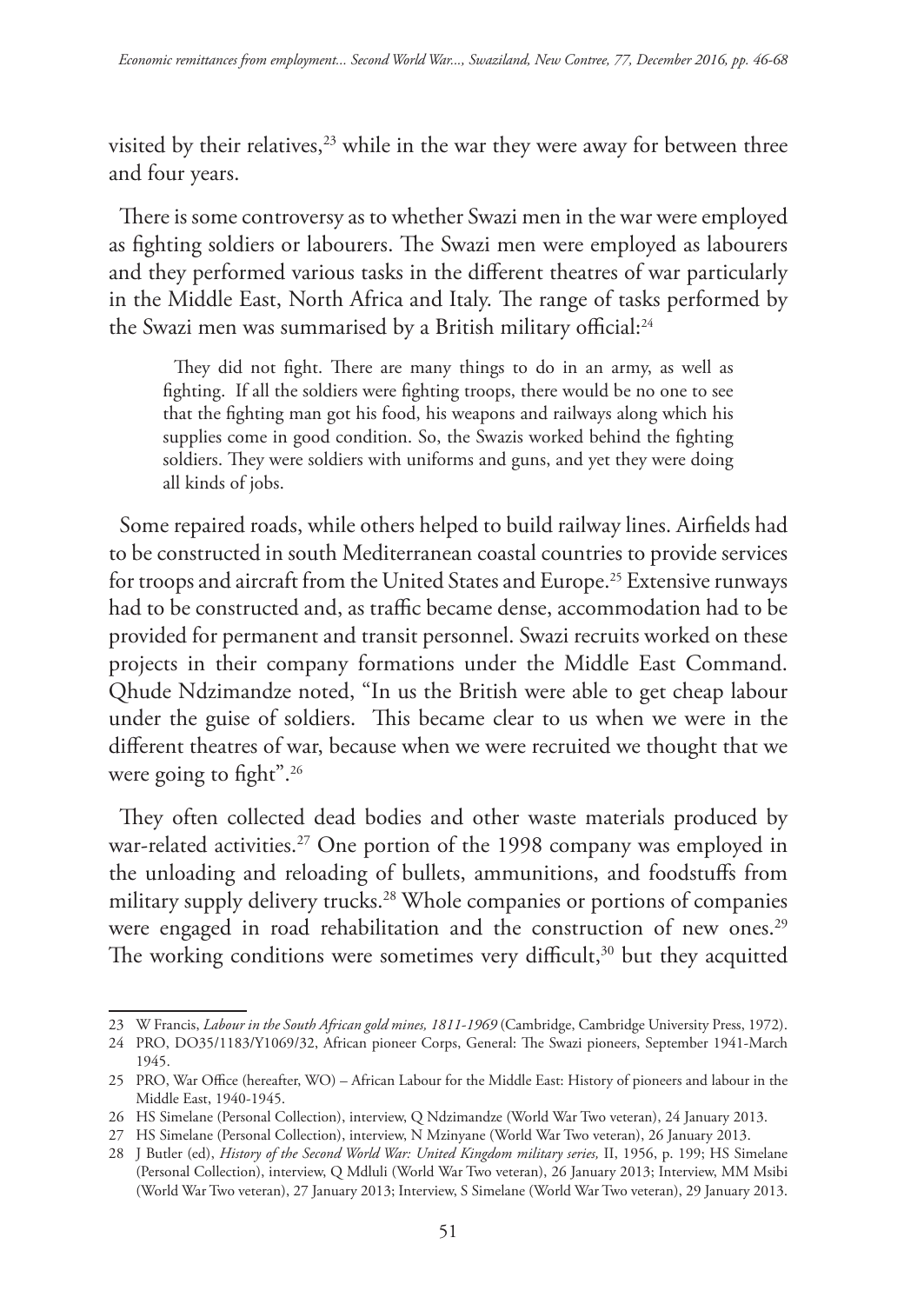themselves well,<sup>31</sup> especially when they faced the challenge of organized Italian gangs raiding petrol and oil dumps.29 Most Swazi Pioneers spent long periods working on the docks in Tripoli. After the victory of the Eighth Army in January 1943,<sup>33</sup> they were showered with praises from Winston Churchill who said, "Your names will live in history, and the story of your deeds will gleam and glow through the ages long after we who are here are gone. When you return to civil life, it will be sufficient to say – I marched and fought with the desert army."30 In Tripoli, Swazi Pioneers worked for long hours unloading and reloading over 5,000 tons of merchandise a day.<sup>31</sup> This made Churchill to say: "Splendid, you have done your bit in history".32

In Palestine Swazi workers received the admiration of the officers in charge. When Swazi Pioneers left Palestine to work in other areas, the commander of the depot said:<sup>37</sup>

I feel I would be failing in my duty if I did not write to put on record the great work done by your Swazi soldiers for me in this depot, during their short stay in this area. The way in which the men of 1997 and 1993 did their work was an inspiration and I cannot praise them enough.

British officials assigned to command the Swazi men were also pleased with the manner in which Swazi men dedicated themselves to their duties. This was expressed by FP Van Oudtshoorn:<sup>33</sup>

Anyone who watched the Swazis at the docks during the crucial months could have been struck with the carefree, joking manner in which they pulled, pushed and heaved sugar, mealie meal, machinery and bombs from place to place; but it would have been a mistake to imagine, as you listened to the continuous rhythmic chant of six or seven men lifting a heavy load, that they were oblivious to the importance of their work. In camp, in the odd leisure moments, they followed the progress of the war on maps, and listened to lecturers as they worked. Their purpose and effort was as conscious as yours.

A similar view was shared by EH Rhodes-Wood:34

<sup>29</sup> HS Simelane (Personal Collection), interview, V Maseko (World War Two veteran), 3 February 2013; See files in PRO, WO253/1/3 – Middle east: Correspondence with directorate of labour and miscellaneous papers.

<sup>30</sup> See files in PRO, DO35/1183/Y1069/32 – African Pioneer Corps, General.

<sup>31</sup> *The Times of Swaziland* (hereafter, TOS), 23 August 1945.

<sup>32</sup> HS Simelane (Personal Collection), interview, M Dlamini (World War Two veteran), 3 February 2012; PRO, DO35/1183/Y1069/32 – African Pioneer Corps, General.

<sup>33</sup> Swaziland National Archives (SNA), Mbabane, File 606E – FP Van Oudtshoorn, "History of the part played by the Swazi in the war, 1941-1945". The point is also raised in H Kuper, *Sobhuza II: Ngwenyama and King of Swaziland*.

<sup>34</sup> EH Rhodes-Wood, *A war history of the Royal Pioneer Corps, 1939-1945* (London, Gale and Polden, 1960), p. 87; JSM Matsebula, *A history of Swaziland* (London, Macmillan, 1972).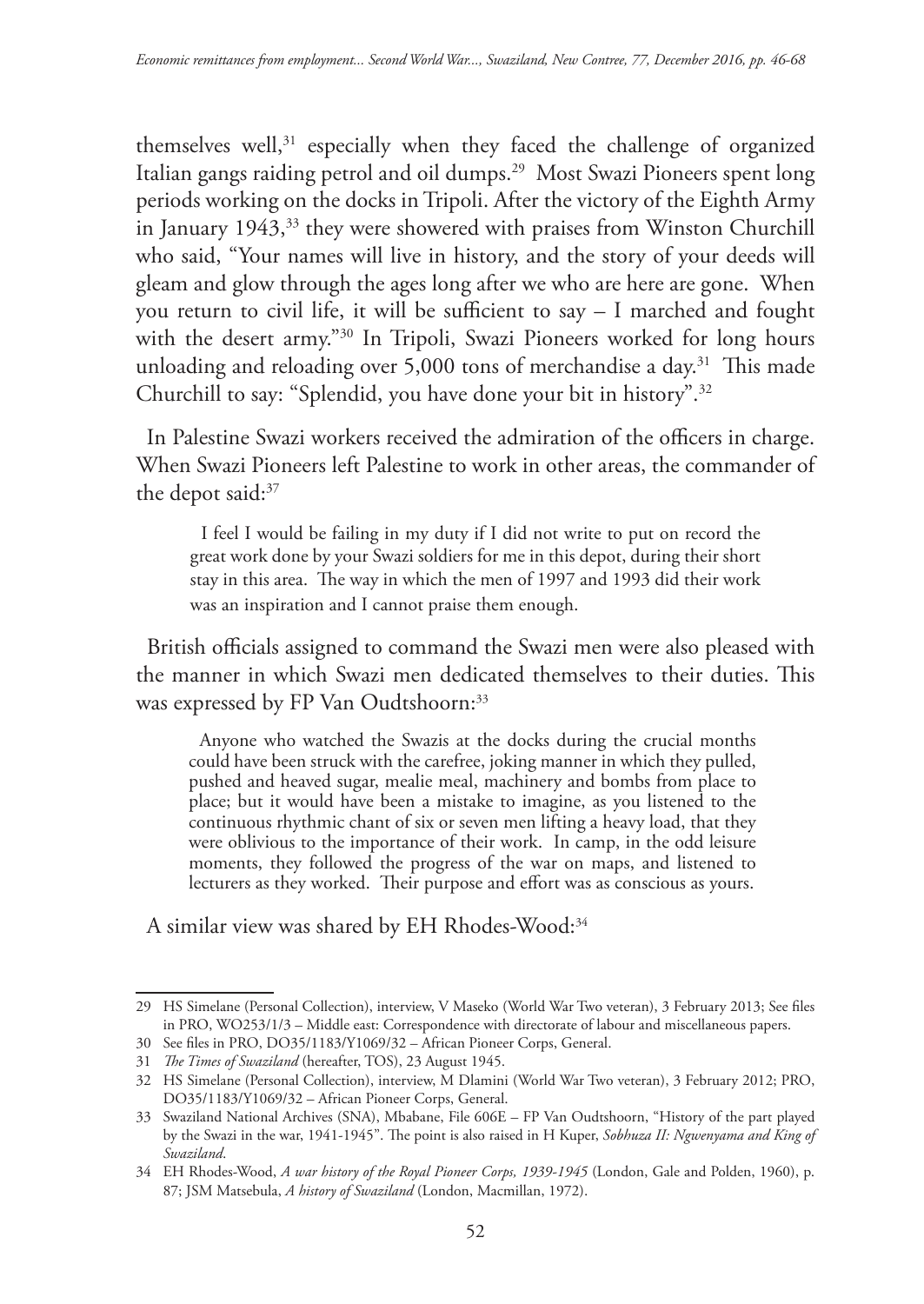The Swazi were the best of our African Pioneers, proud of being soldiers in the army of the King - Emperor and proud of their physical strength, which made it possible for them to perform herculean tasks in the most intolerable climatic conditions. They were good and cheerful workers. Their enthusiasm and, therefore, their efficiency increased the nearer they got to the fighting line, and their contribution to the war effort became to them more apparent. They responded well to good leadership and gave loyal service to officers for whom they had trust and respect.

When the Swazi men were demobilized, the Commander-in-Chief G.H.Q. Middle East informed the Swaziland Resident Commissioner:<sup>35</sup>

Having received three companies of Swazi APC this morning prior their leaving for your territory, I feel it my privilege and duty to write to tell you how high their reputation is in the Middle East. We have eight companies here at the moment, but lose three. All have conducted themselves most admirably throughout their stay here and their discipline, moral and soldiery bearing is the best I have seen among Native troops. No.1993 Company was in my group in Palestine in 1942. It has been a pleasure to have such men in ones command and my previous good opinion has been enhanced since their return from Italy.

Most of the praise was motivated by the fact that Swazi workers did not resist manual work in the different theatres of war, in spite of the fact that some of them were forcefully conscripted. Chances of any form of resistance may have been limited by the fact that they were working in a foreign country under very strict military discipline.<sup>36</sup> The praise they received from the commanding officials presents them as a docile labour force who enthusiastically and without question performed the task assigned to them. Maybe this had to do with Swazi culture and the instructions given to them by King Sobhuza II when they left Swaziland.

The narrative as discussed plays an essential role in the analysis of Swazi workers in the different theatres of the Second World War. It concretely establishes the fact that Swazi men recruited in 1941 and 1942 were employed as manual labourers in the different theatres of war. They should, therefore, be treated just like all manual labourers who were recruited from Swaziland during the colonial period. Although there was a difference in modality, they

<sup>35</sup> PRO, DO35/4071/Y2780/4 – Swazi regiments of the APC in the Second World War: Letter, Colonel HP Rice, (Commandant, Pioneer Corps Depot M.E.F.) / Resident Commissioner, 2 December 1945.

<sup>36</sup> No research has unveiled forms of resistance by workers amongst the African Pioneer Corps during World War II. There is however some revelations of resistance when the men were demobilized and many of them found themselves having to wait for long periods waiting to be shipped home. For more details see, PRO, DO35/1184/Y1069/8/5 – Dissatisfaction in demobilization of High Commission Territories Troops.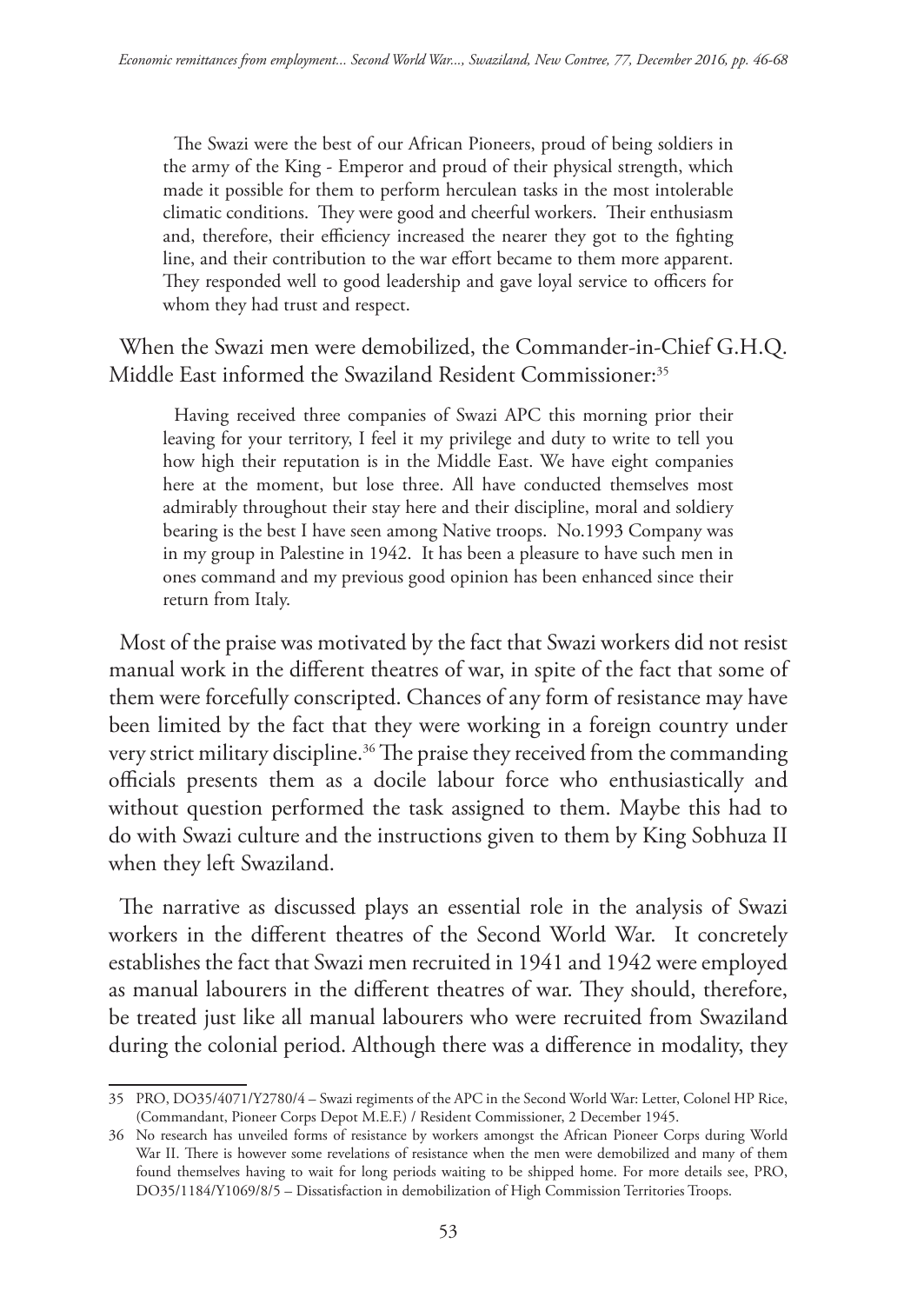were essentially temporary migrant labourers.

## **Swazi labourers and wages in the Second World War**

By the outbreak of the Second World War and during its course, the indigenous population in Swaziland was largely surviving out of remittances. A large number of Swazi men were working outside the country, mainly in South Africa and in the different theatres of war. For instance, during the course of the war an average of 10,000 men were working in South Africa per year, and over 4,000 were in the employ of the British in the Second World War.<sup>37</sup> This was in spite of the fact that in 1942 the British High Commissioner to South Africa in collaboration with the Gold Producers Committee of the Transvaal chamber of Mines agreed to suspend recruitment for the mines in the High Commission Territories.<sup>38</sup>

Before the military recruits left Swaziland they were required to sign a contract of employment in which they agreed to work wherever the British Government required them. The contract stated:<sup>39</sup>

Subject to acceptance after final medical examination, we the undersigned Africans hereby agree to perform to the best of our ability anywhere in Africa and in other such options of the Middle East Command, excluding Europe, as may be agreed between the High commissioner and the military authorities for a period of thirty months or less if His Majesty should no longer require our services. We further agree to work at the rate of pay set out here.

They were also required to provide the name of their next of kin who would receive the money mandatorily remitted from military employment.

When the men were recruited the daily rate of pay was low compared to employment in the South African mining industry. On joining war service a private was paid 2s 2d (see Table 1). HCT Corps' wages rose steadily during the course of the war:

**Table 1: Daily rates for HCP Corps, 1941**

| Rank                    | Amount (shillings and pence) |
|-------------------------|------------------------------|
| Private on joining      | $2s$ 2d                      |
| Private after 12 months | 2s 4d                        |

<sup>37</sup> PRO, DO35/1172/Y708/14 – Memorandum by Lord Harlech on the High Commission Territories, 19411944. Such information can also be found in V Liversage, *Swaziland development* (London, HMSO, 1948).

<sup>38</sup> PRO, CO968/75/1/14504/45A – Part I – Men Power Requirements of G.H.Q. Middle East: Telegram from the high Commissioner to the Dominions Office, 25 May, 1942.

<sup>39</sup> SNA, File 2043 – Conditions of service for the High Commission Corps.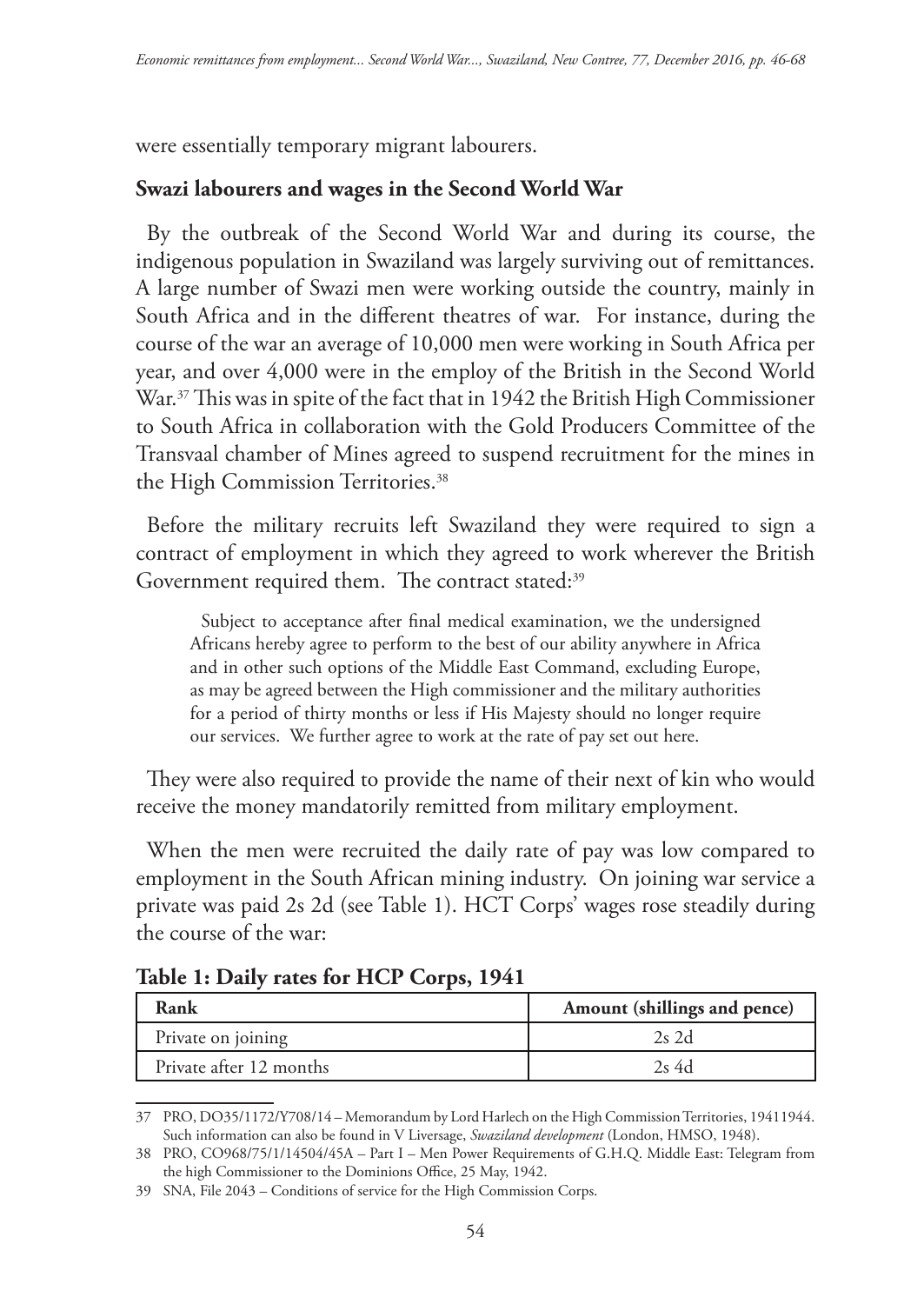| Lance Corporal     | $2s$ 6d  |
|--------------------|----------|
| Corporal           | $2s$ 9d  |
| Sergeant           | $3s$ 0d  |
| Warrant Officer II | $4s$ 0d  |
| Warrant Officer I  | $10s$ 0d |

Source: SNA, File 2043 – Conditions of service for the high Commission Corps.

The first change came after 1943 when the High Commissioner pressed the War Office for the provision of proficiency pay for the High Commission Corps after a year's service.40 The High Commissioner argued that the High Commission Corps were worse off than Swazi men in the N.M.C. as their wages had remained stagnant for almost two years. The request was granted, thus improving the wages of Swazi men in the war (see Table 2). Those who were in the rank of Warrant Officer I did not benefit from the change because the War Office argued that they were already better paid.<sup>41</sup> All the Swazi in the rank of Warrant Officer I were indigenous chiefs. They were very crucial to British control over Swazi recruits, thus, reproducing the indigenous structure of control dominant in Swaziland.

| Table 2: HCT Corps daily wage rates with proficiency, 1944 |  |
|------------------------------------------------------------|--|
|                                                            |  |

| Rank                    | Amount (shillings and pence) |
|-------------------------|------------------------------|
| Private on Joining      | $2s$ 3d                      |
| Private after 12 months | $2s$ 5d                      |
| Lance Corporal          | $2s$ 8d                      |
| Corporal                | $2s$ 11d                     |
| Sergeant                | $3s$ 3d                      |
| Warrant Officer II      | $4s$ 2d                      |

Source: PRO, DO35/1430/Y1069/5/1 – African Auxiliary Pioneer Corps: circular from JE Hall, War office, to Commander 203 Military Mission, Pretoria, 19 July, 1945.

Some of the men did not receive their proficiency pay as it was used to cover medical expenses. These were men who contracted venereal disease in Italy.<sup>42</sup> Military officials complained that some African men, especially those from the High Commission Territories, stationed in Italy were contracting venereal

<sup>40</sup> PRO, DO35/1430/Y1069/5/1 – African Auxiliary Pioneer Corps: proficiency Pay in the AAPC.

<sup>41</sup> PRO, DO35/1430/Y1069/5/1 – African Auxiliary Pioneer Corps: circular from War Office, 2 October 1943.

<sup>42</sup> PRO, DO35/1432/Y1069/9/1 – Demobilisation: Confidential telegram from Allied Forces Headquarters to Under Secretary of State, War Office, 9 January 1945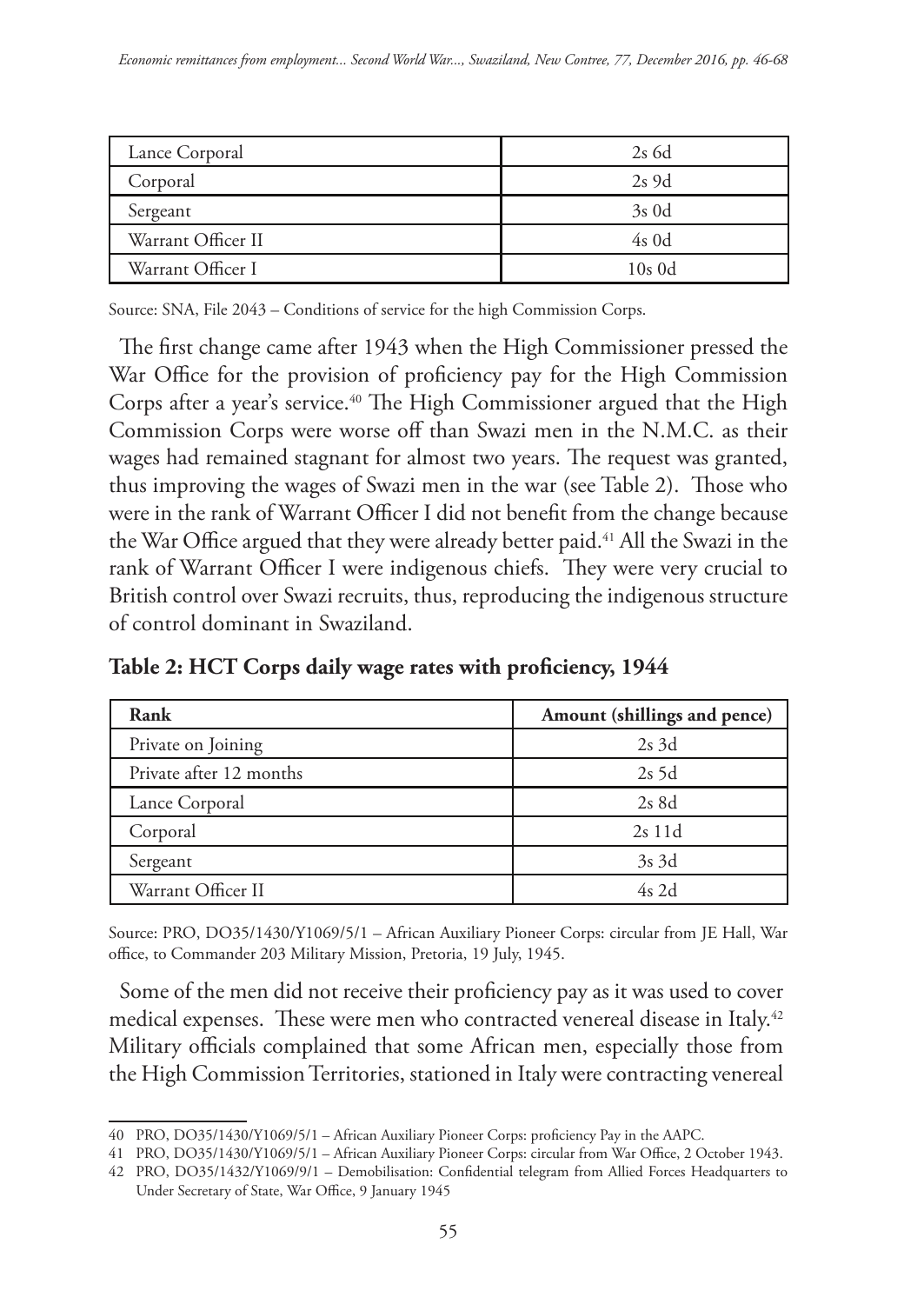disease as a result of sexual relations with Italian women. To discourage the African recruits from having affairs with white women, military officials dictated that men admitted to hospital for sexually transmitted diseases should lose their proficiency pay.<sup>43</sup> This loss reduced the margins of remittances sent home for the affected men.

The second change in the wages of HCT Corps was effected in July 1945 (see Table 3). In spite of the changes, HCT Corps wages remained lower than wages in the South African mining industry. During the course of the war wages in the Witwatersrand went up by 24 per cent. In 1941 a nine months contract gave an African worker gross earnings of thirty-five pounds.<sup>44</sup> In the Second World War labourers earned three pounds five shillings a month<sup>45</sup> or twenty-nine pounds five shillings in nine months. The wage disparity between the two forms of employment was wider by the end of the war. By 1946 wages in the Witwatersrand had risen to forty-three pounds per ninemonths contract, while a private in the war was grossing thirty-three pounds fifteen shillings for the same period. In both forms of employment workers were provided with food and accommodation.

| Rank                    | Amount (shillings and pence) |
|-------------------------|------------------------------|
| Private on Joining      | $2s$ 4d                      |
| Private after 12 months | $2s$ 6d                      |
| Lance Corporal          | $3s$ 3d                      |
| Corporal                | 3s 6d                        |
| Sergeant                | $4s$ 0d                      |
| Warrant Officer II      | $4s$ 11d                     |

### **Table 3: HCT Corps daily wage rates after July 1945**

Source: PRO: DO35/1430/Y1069/5/1.

The rate of pay for Swazi workers in World War II was influenced by issues of racism practiced in South Africa. British colonial officials believed that the geographical position of the High Commission Territories made it necessary to follow what was happening in South Africa. The High Commissioner stated:46

<sup>43</sup> See files in PRO, DO35/1432/Y1069/9/1 – Demobilisation… .

<sup>44</sup> AR Booth, "The development of the Swazi"; M Wilson, *Labour in the South African gold mines, 1811-1969* (Cambridge, Cambridge University Press, 1972).

<sup>45</sup> See files in SNA, File 2043 – Conditions.

<sup>46</sup> PRO, DO35/1184/Y1069/5/2 – Memorandum, JE Hall/A Mackay, Treasury, 19 March 1945.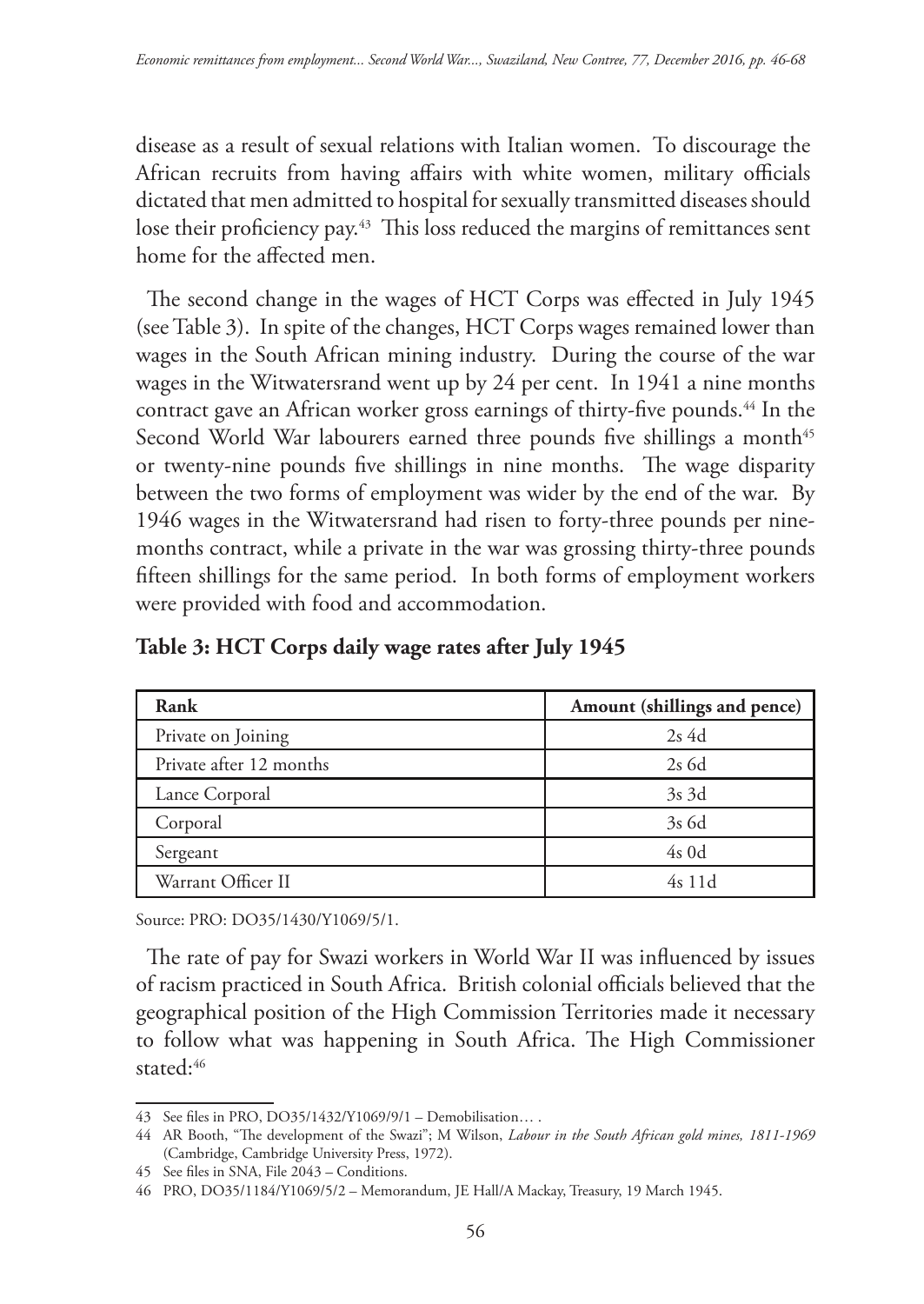From the beginning the policy has been followed with the War Office agreement that the High Commission Territories troops should be treated in respect of pay, allowances, pensions, gratuities, in the same way as Africans in the Native Military Corps of the Union Defence Forces. Their conditions of life are similar and a considerable number of High Commission Territories Africans are serving in the Native Military Corps.

This policy was influenced by the views of colonial officials who were nursing the view that the High Commission Territories would eventually be incorporated into the Union of South Africa.<sup>47</sup> In some instances this policy worked in favour of the men from the High Commission Territories. For instance, they received higher gratuities than those of West Africans.<sup>48</sup>

### **Second World War II remittances and family conflict in Swaziland**

The flow of remitted income made a difference in planning and implementing processes of family reproduction. Even though the wages from military employment did not compare favourably with other forms of employment in the region, they played a crucial role in processes of economic reproduction in Swaziland. It is not clear how much money the individual recruits remitted to their families in Swaziland per month but it has been estimated that it was in the region of one pound, two shillings and six pence. Even the families that were involved are not able to show how much money they received in total.

The general estimate provided by colonial records is that the total amount of money received by the indigenous Swazi as a collective, was 281, 643 pounds.<sup>49</sup> The remitters were either husbands who remitted money to their families/wives or sons remitting money to their fathers, mothers or wives.

Most of the families and individuals were able to recall how they benefitted from the money and indicated some of the problems associated with it.<sup>50</sup> For instance, some families were able to show how they were transformed economically as a result of the money they received from those who were in the war. In the southern part of Swaziland, about 66% of the people interviewed traced their ownership of large herds of cattle to remittances from

<sup>47</sup> R Hyam, *The failure of South African expansion, 1908-1948* (London, Macmillan, 1972).

<sup>48</sup> PRO, DO35/1184/Y1069/5/2 – Telegram from War Office to G.O.C, in C., East Africa, 6 February 1945.

<sup>49</sup> SNA, File 2188, War effort and post-war development in Swaziland.

<sup>50</sup> Studies carried out in other parts of the world point out at the contribution of remittances to economic change. See R Faini, "Migration, remittances and growth", GJ Borjas and J Crisp (eds.), *Poverty, international migration and Asylum* (New York, Palgrave Macmillan, 2005), pp. 171-187.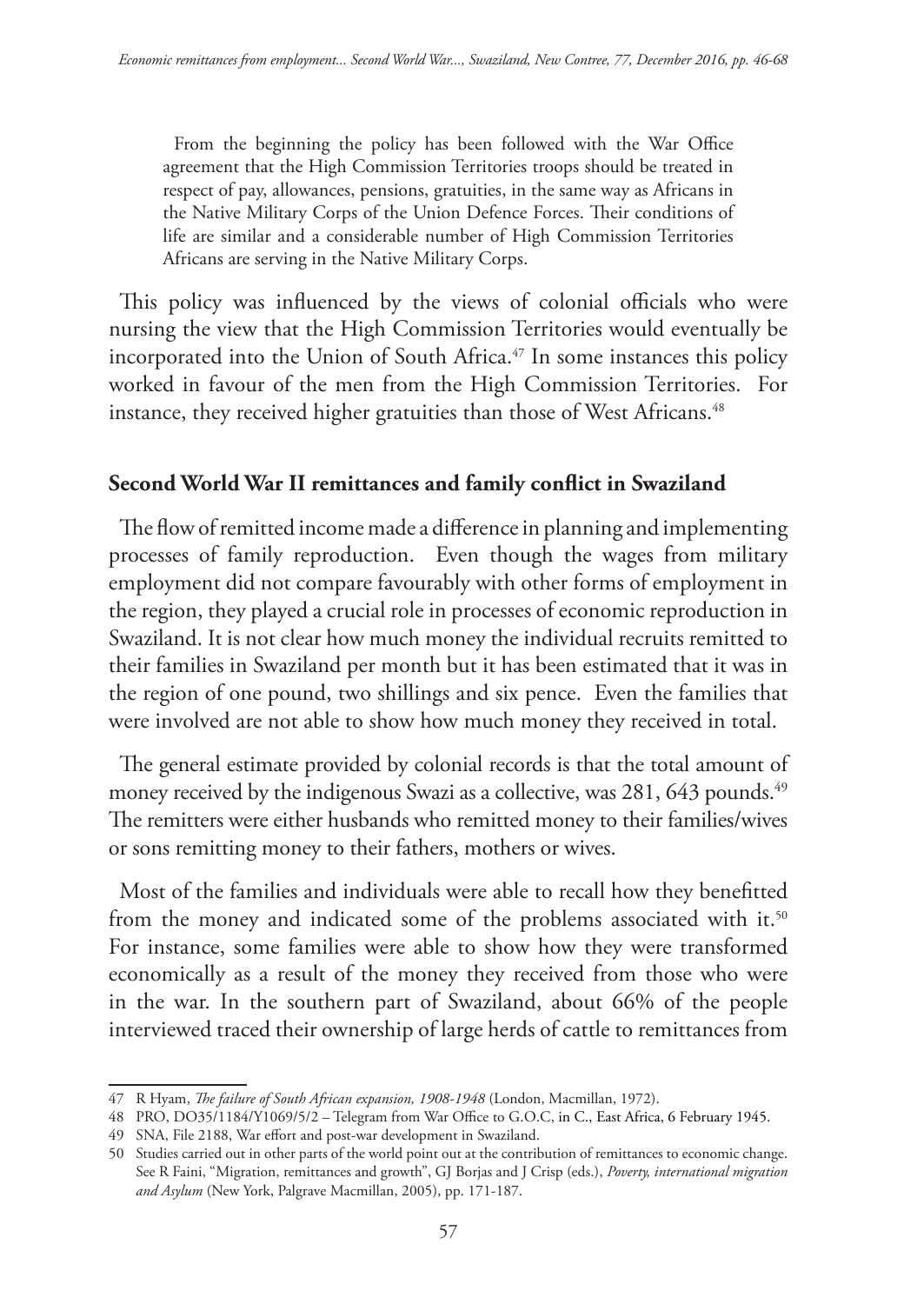employment in South African mines while only 5% attributed their large herds to remittances from employment in the Second World War. Nzobo Hlongwane who owns an eighty-six strong herd of cattle said:<sup>51</sup>

When I was recruited for war service I was twenty-two years old and my father was an already established member of this community. All the money I sent back home from the war was used by my father to buy cattle such that when I returned from the war in 1946 I found that I had sixteen cattle. Over the years the cattle multiplied and they play a very important role in the economic well-being of my family. I think the main reason why my family was able to buy cattle for me is that they really did not have the need to use my remitted money on other things.

Evidence indicates that the investment of remittances in cattle led to other forms of accumulation that intensified the process of economic differentiation in Swaziland. This was especially the case with the accumulation of land that could be put under the plough. Some families indicated that they invested the money in the education of children. Much as there is evidence to demonstrate the positive outcomes of remittances from war service in the productive and reproductive processes of most of the families, the focus of this article is the negative consequences of remittances on family structures and relations. Such forms of investment were not different from those made by Swazi migrants in South African mines.<sup>52</sup>

One of the issues surrounding remittances was the dynamic of control.

This was very important because it drove to the core of Swazi patriarchy. The struggle over control of remittances pitted the parents of recruits, and the wives of the recruits. In Swaziland, the official recipient was selected by the recruit depending on his circumstances or cultural beliefs. Considering what happened in other territories of Southern Africa, and probably other parts of the British Empire, the Swaziland situation was somehow peculiar. In South Africa and Lesotho research indicates that in the case of married recruits, the recipient was the first wife.53 If the recruit was not married, the recipient was the father, or the surviving parent. These were procedures set by colonial administrators or responsible officials. In Swaziland the procedure

<sup>51</sup> HS Simelane (Personal Collection), interview, N Hlongwane (World War Two veteran), 10 February 2013.

<sup>52</sup> HS Simelane, "Labour migration and rural transformation...", *Journal of Contemporary African Studies,* 13(2), July 1995.

<sup>53</sup> MN Ntabeni, "War and society in colonial Lesotho, 1939-1945", PhD thesis, Queen's University, 1996; LWF Grundlingh, "The participation of South African blacks in the Second World War", DPhil. Thesis, Rand Afrikaans University, 1986.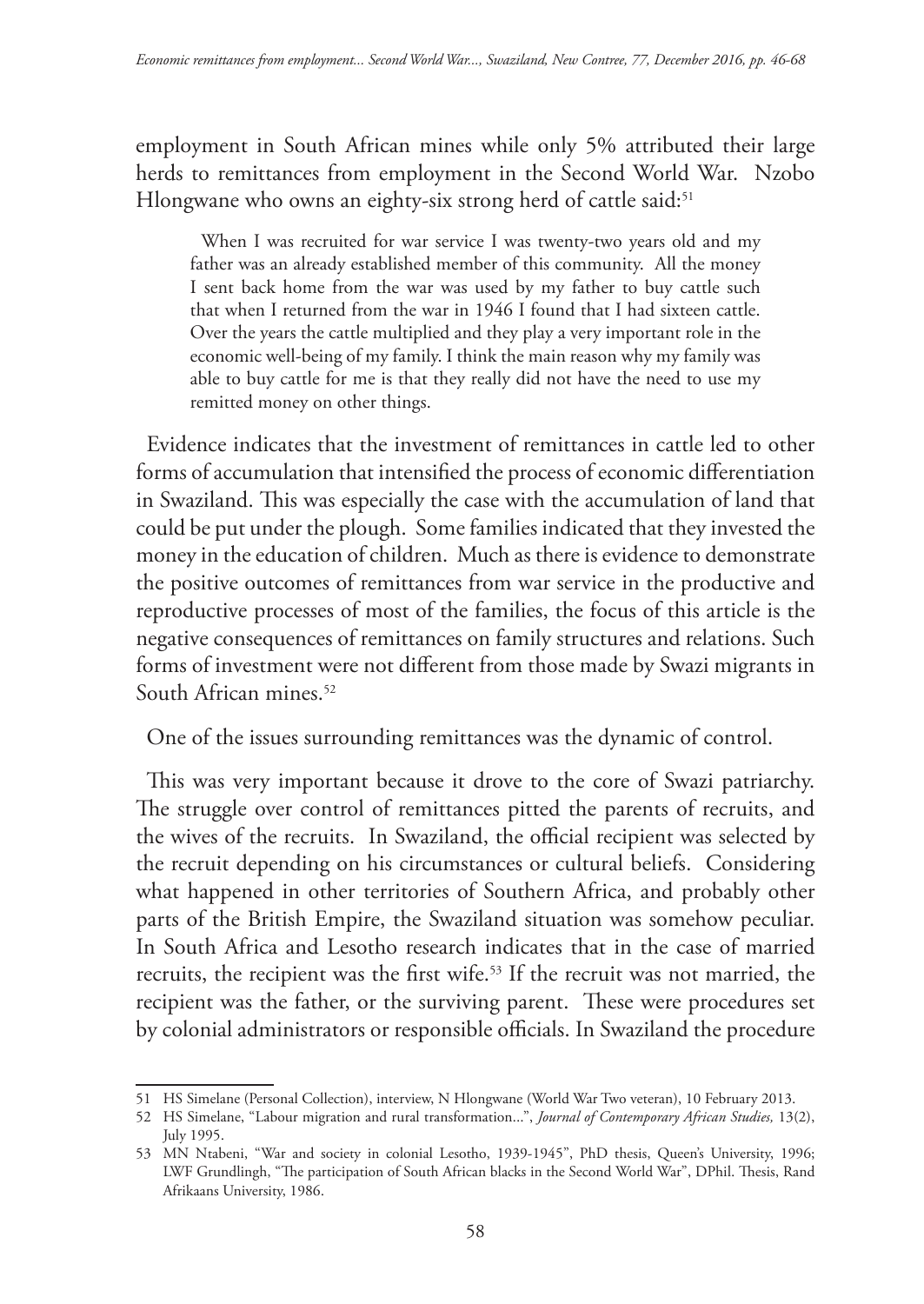was more fluid and subject to the dictates of Swazi culture and tradition. Consequently, the recipients came in different forms and did not follow any officially established procedure. For instance, some were the mothers of the recruits even if the recruits were married and the first wives were there or mothers of recruits even when the fathers were there. Evidence indicates that the majority of the recipients were women in the form of mothers or wives, probably because the recruits felt that the sustenance and reproduction of the family remained in the hands of women.<sup>54</sup>

From the beginning of the war, the colonial administration had to construct the logistics of disbursing the remittances to the recipients, but the whole process was anchored in the context of indigenous governance structures. Because of poor lines of communication, the insistence of the Swazi National Council and the general spread of the homesteads, the colonial administration was forced to designate certain areas of collection. The disbursement areas were usually local shops or in some instances government offices. These were the places where men and women converged every thirty days to collect the monthly remittances. For the duration of the war, the designated local shops developed into important institutions in colonial Swaziland. Indeed, the shops were institutions because they played an important role in the lives of rural people. They combined the role of disbursement areas for military remittances, with the traditional role of centres for the recruitment of Swazi men for employment in South African mines. The shop was also a trading centre that connected the Swazi with goods from different regions of the country and from beyond the borders of the country. It was also extensively used as a collection point for money and goods remitted by Swazi men who were employed in South African mines. It was therefore no surprise that the shop became a meeting point for women and some men to collect remittances from their husbands and sons who were employed in the different theatres of the Second World War. The majority of the shops were owned by white settlers and for most of the colonial period became convenient remittance collection points for the dependents of men employed in the war as they were usually closer to home. This was expressed by Ntombi Dlomo:<sup>55</sup>

Every thirty days women of this area whose husbands were out in the war converged at Mr. Smith's store because the government had told us that is where we were to receive money coming from our husbands in the war. The

<sup>54</sup> This was not peculiar to Swaziland as the same situation has been observed in other Southern African countries. For a comparative analysis see, M Ntabeni, "War and society in colonial Lesotho...".

<sup>55</sup> HS Simelane (Personal Collection), interview, N Dlomo (elderly of the southern Swaziland), 17 January 2013.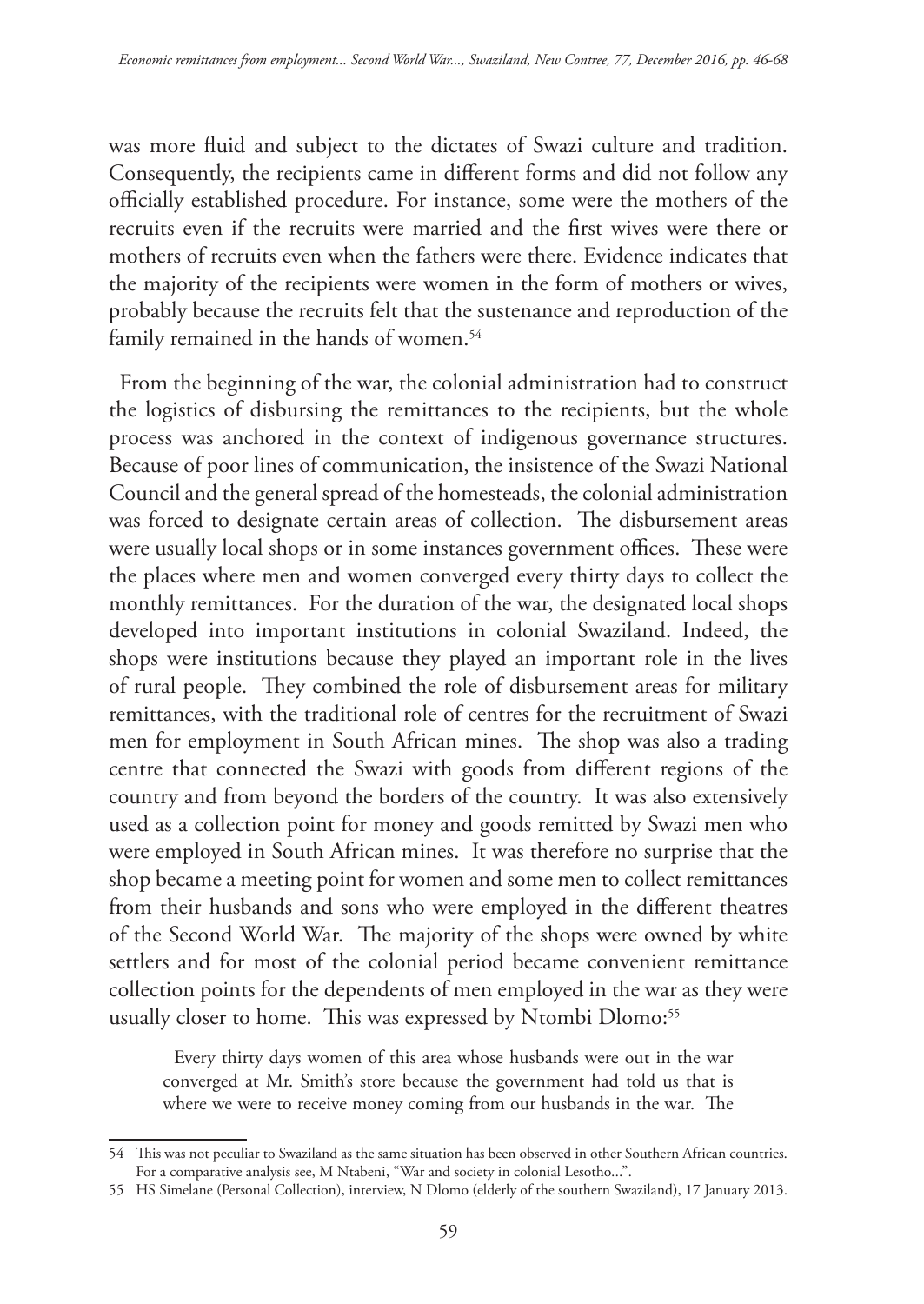store helped us avoid travelling for long distances to government offices in town. That would have been very difficult for us because at that time the roads were bad and there were no public buses. Collecting the money from the store also helped Mr. Smith's business because after getting the money most of us bought goods for our families. The collection days were days of excitement for all of us, in fact it became some kind of days for social gathering.

Some of the recipients had to travel long distances to the collection points. The dates for collection of remittances from the shops were not without difficulties. For instance, some women travelled long distances to the stores only to be told that there was no money for them. According to the testimony of some women, they were told that their husbands were absenting themselves from work in the war and therefore not paid at the end of some months.

Siphiwe Tsabedze related her experience:<sup>56</sup>

At the time my husband was in the war I was still young and had only two children. I completely depended on the money I was receiving from his employment in the war. However, in some months I did not get any money and each time the officials told me that my husband was 'loafing' where he was working. This made life very difficult for me and the children. After some time I decided to reduce my spending to make sure that each collection lasted for two months and this made things to be very difficult. When I asked my husband about his 'loafing' when he came back he told me that at times he was not well and he could not go to work. I still feel that the government officials were playing some tricks on us.

In other instance they were told that their husbands were not paid because they caught venereal disease.<sup>57</sup> Some money due to them was withheld as military officials complained that some men from the High Commission Territories stationed in Italy contracted Venereal Disease as a result of relations with Italian women.

In many families the remitted money produced conflicts that could not be resolved or took a long time to be resolved. The conflicts were as diverse as the recipients of the money and their intensity depended on individuals. Some of the conflicts were between fathers and sons and they became evident

<sup>56</sup> HS Simelane (Personal Collection), interview, S Tsabedze (wife of a World War two veteran), 18 January 2013.

<sup>57</sup> PRO, DO35/1432/Y1069/5/1 – Demobilization: Confidential telegram from Allied Forces Head Quarters to Under Secretary of State, War Office, 9 January 1945.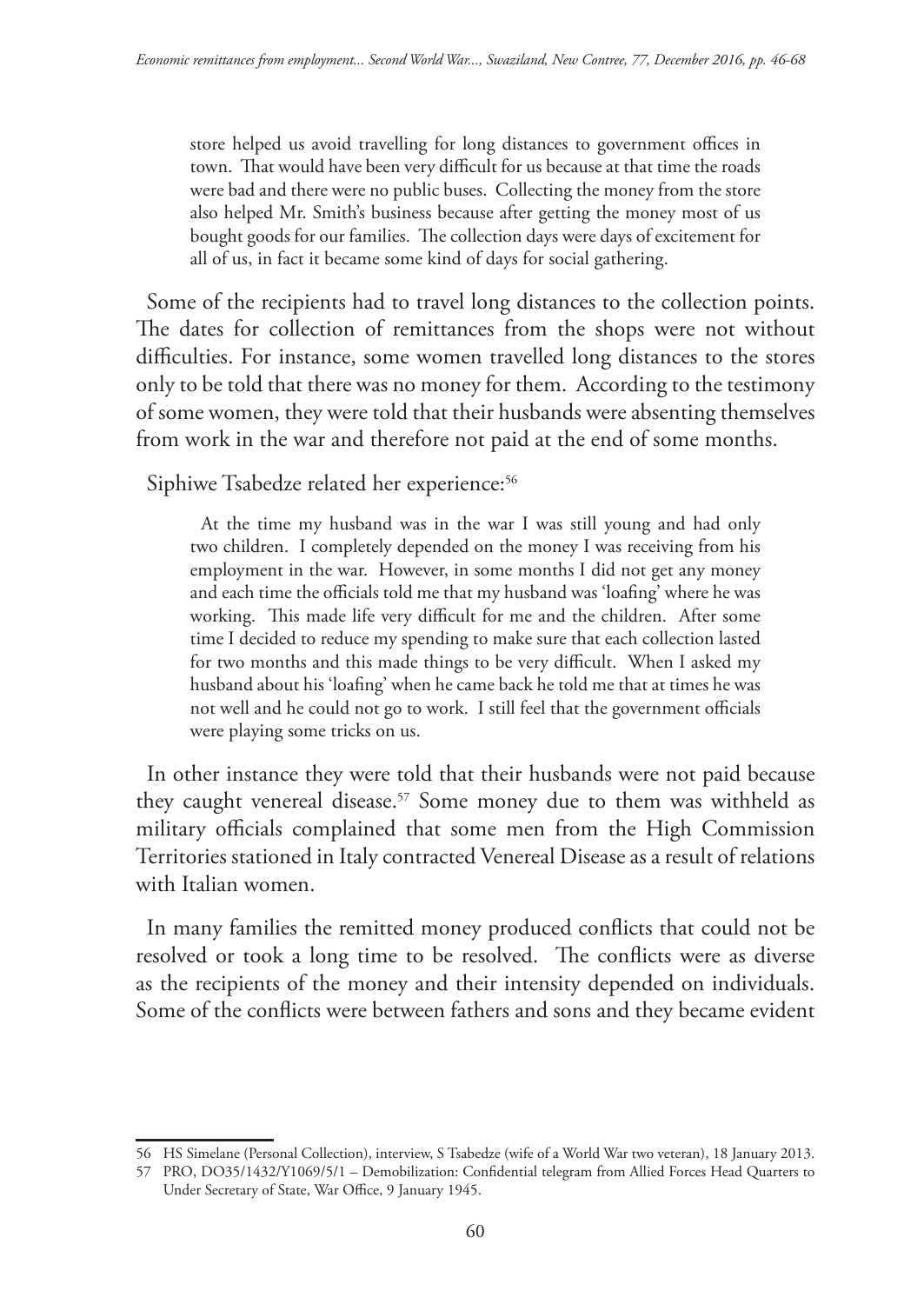after the war.58 There were instances when fathers collected the remittances but used all the money for their own needs and the sons did not get anything when they came back from the war. Velaphi Zwane related his experience:<sup>64</sup>

When I was recruited for war service I gave the officials the name of my father as somebody who would be responsible for all my affairs regarding my connection with the war. I was already married at that time but I think culture demanded that my father should take responsibility of my affairs. As a result, all the money remitted when I was in the war was received by my father. The understanding was that he was going to keep it for me and assist my wife and child whenever they experienced serious needs. When I came back from the war my father told me there was no money because he had used it all. This was serious because my wife told me that they did not receive any monetary assistance from my father while I was away. I then requested my father to give me some cattle as compensation but he refused. From that time onwards I could not see eye to eye with my father. When he died I did not attend his funeral.

Velaphi's experience was not isolated but was one of many in which relations between sons and fathers broke down as a result of conflict over military remittances. It was within the context of Swazi culture that the remittances be collected by fathers of recruits. Culturally this was based on the assumption that the fathers will use the money in the interest of the recruit and the family.

In some instances the situation was worse because some fathers were in conflict with more than one son. Such multi-faceted conflicts were highlighted by Nkosinathi Mdluli:<sup>65</sup>

When my two brothers enlisted for the war, I was still young. However, in the years following the war, I became fully aware of the conflict between my brothers and our father. My brothers were bitter that my father misused their money that was remitted from their employment in the war. The conflict became very bitter as my mother was on the side of my brothers accusing my father of having used the money to please his mistresses. By the time my father died, he was staying alone because the rest of us had left the homestead to establish a new one headed by my elder brother. This was in protest against my father's misuse of remittances from my brothers' employment in the Second World War.

<sup>58</sup> When research was conducted for this article, it was not possible to trace most fathers of the men who were recruited for the war. Indications are that most of them have passed on. Consequently, it was not possible to integrate their views on the conflicts that surrounded remittances form employment in the Second World War. HS Simelane (Personal Collection), interview, V Zwane (World War Two veteran), 17 January 2013; HS Simelane (Personal Collection), interview, N Mdluli (World War Two veteran), 24 January 2013.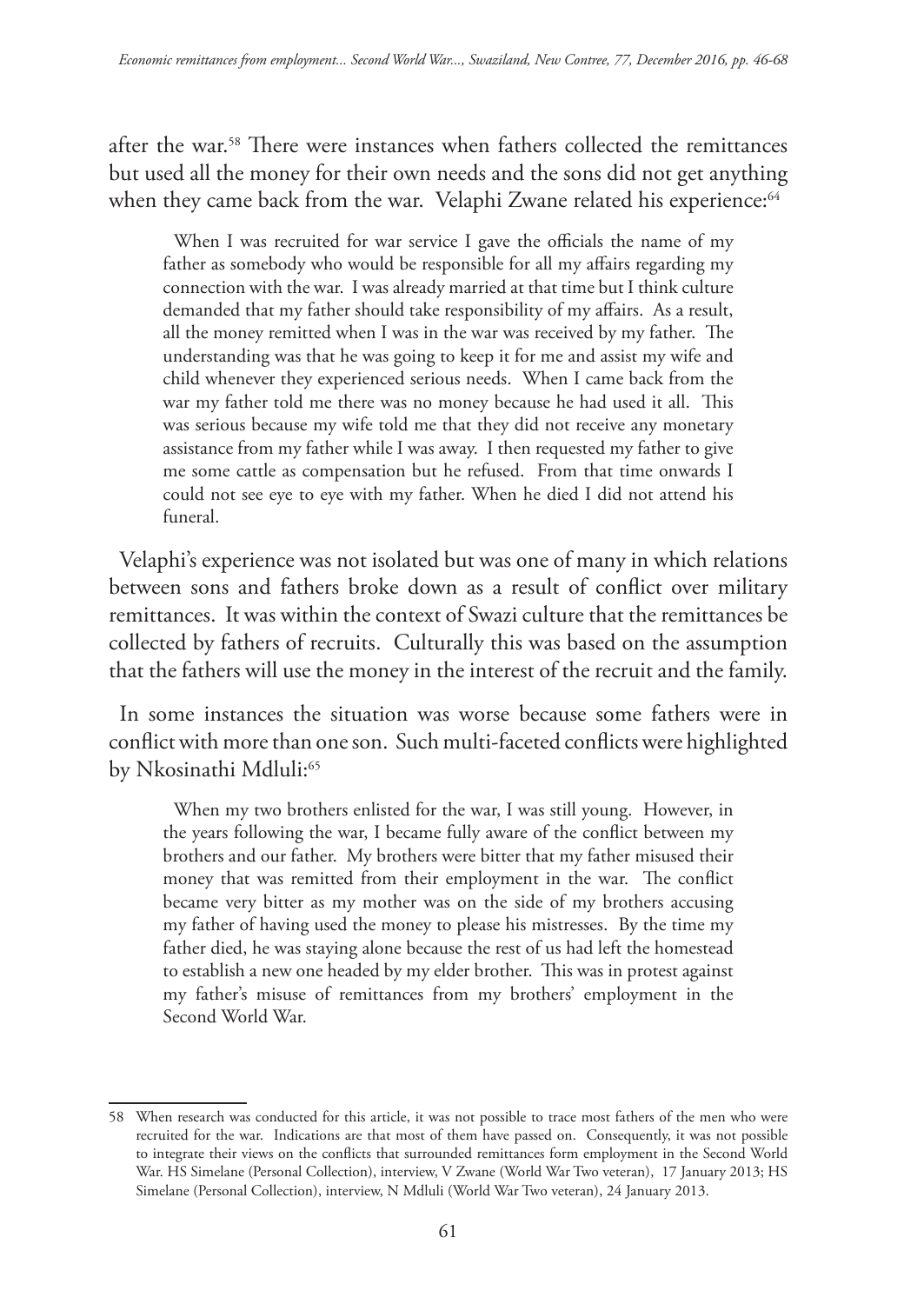Conflicts of this nature and their importance to Swazi communities were admirably described by Sonile Dlamini:<sup>59</sup>

The war period and years after were very difficult for Swazi society. I am saying this because some of the things that took place during the war changed many things and they never went back to what they had been before. The issue of money that was sent home from employment in the war produced many dislocations at family level. For me it is something that made many men to lose their sons and many sons to lose their father. This situation arose from the fact that the disputes over remitted many were so many and that members of families did not see eye to eye. Looking at what happened, I feel it was one development that defied culture and produced cracks that were never closed.

It is important to note that such conflicts did not end with father and son/s but extended to members of the nuclear and extended families and affected the social fabric of many communities. As disputes between fathers and sons developed over remittances, family members took sides. While some members blamed fathers for spending the remittances on their needs, others blamed the sons for not accepting that it was the prerogative of the fathers to use the money on general family needs including their own personal needs. This made families fail to execute the responsibility of being conflict resolution mechanism as posited by Swazi culture and tradition. It became very clear that family members were influenced by personal interests and attachments in attempting to solve family conflicts over remittances.

Conflicts were also experienced in those instances where women were recipients. The first category was in those instances where the sons designated their mothers to be recipients while the father was still alive. Most of the fathers in these instances were bitter as they felt that culturally, the responsibility should have been given to them. Such conflicts were serious because the whole situation became one of power and control between fathers and mothers.

This was the case in those instances where the father of the recruit was not employed and without a reliable source of income. The bitterness emanating from this situation was well expressed by Fanzane Kunene:<sup>60</sup>

My son was recruited for the war and I remained behind because I was in the Union of South Africa when the recruitment was done. I later discovered that he had given the name of her mother to receive his monthly remittances.

<sup>59</sup> HS Simelane (Personal Collection), interview, S Dlamini (elderly of the Central region), 19 January 2013.

<sup>60</sup> HS Simelane (Personal Collection), interview, F Kunene (father of a World War Two veteran), 24 January 2014.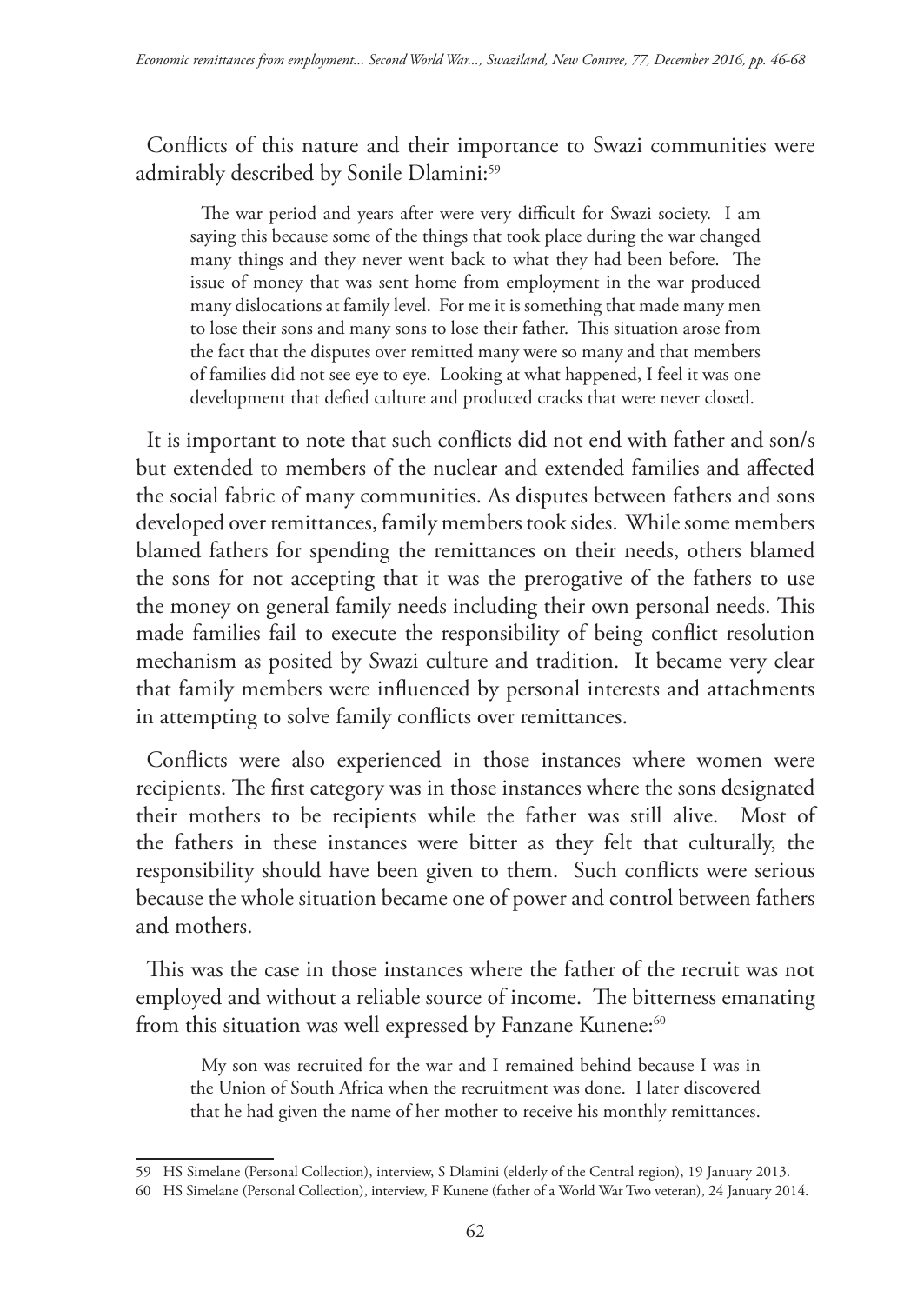I was very angry at this because it was like he was giving his mother authority over me even though I was head of the family. This is an action that seriously undermined my authority. When he came back from the war I ordered him to leave my homestead with all his belongings and our relations became sour for many years.

According to Fanzane, the decision of her son had a huge impact on the power dynamics of his homestead:<sup>61</sup>

With the control of the income coming from my son my wife just drifted out of my control as a husband. When it came to purchasing things in the family she completely neglected me. She was even negotiating the price of cattle with men in the area without any reference to me. Each time I questioned her about this she told me to concentrate on controlling my own money and not interfere with the money in her custody. She became a decision maker in the family and it was like our roles had been reversed. The whole atmosphere in my family was very unhealthy and the situation continued after the war.

Fanzane' family was almost ripped apart because of the controversy over the control of remittances. His son explained why he gave power to control his remittances to his mother:<sup>62</sup>

When I left for the war my father was drinking too much and he was also a womanizer. I felt that I should give power to my to control the money because I knew she would put it to good use. I was also confident that she would use the money for the benefit of the whole family. I could not understand why my father was bitter about this because the mother was sometimes used to buy food which he also ate. Even when he chased me out of his homestead I was still happy with my decision because my mother bought me a lot of cattle and also land that I could use for farming. I think my father was greedy and selfish.

Controlling remittances changed the power configurations in the Kunene family and challenged the foundations of Swazi patriarchy. In those families that shared the Kunene experience, some women came out of the war more powerful than their husbands. They became the main decision makers in the disbursement of family income much to the discomfort of their husbands. Decisions to give power of disbursement to women amounted to a redefinition of Swazi culture and was bound to have long-term effects.

The second category was that of the mothers of recruits who were married who found themselves at the centre of tension and conflict. This was true of

<sup>61</sup> HS Simelane (Personal Collection), interview, F Kunene (father of a World War Two veteran), 24 January 2014.

<sup>62</sup> HS Simelane (Personal Collection), T Kunene (World War Two veteran), 24 January 2015.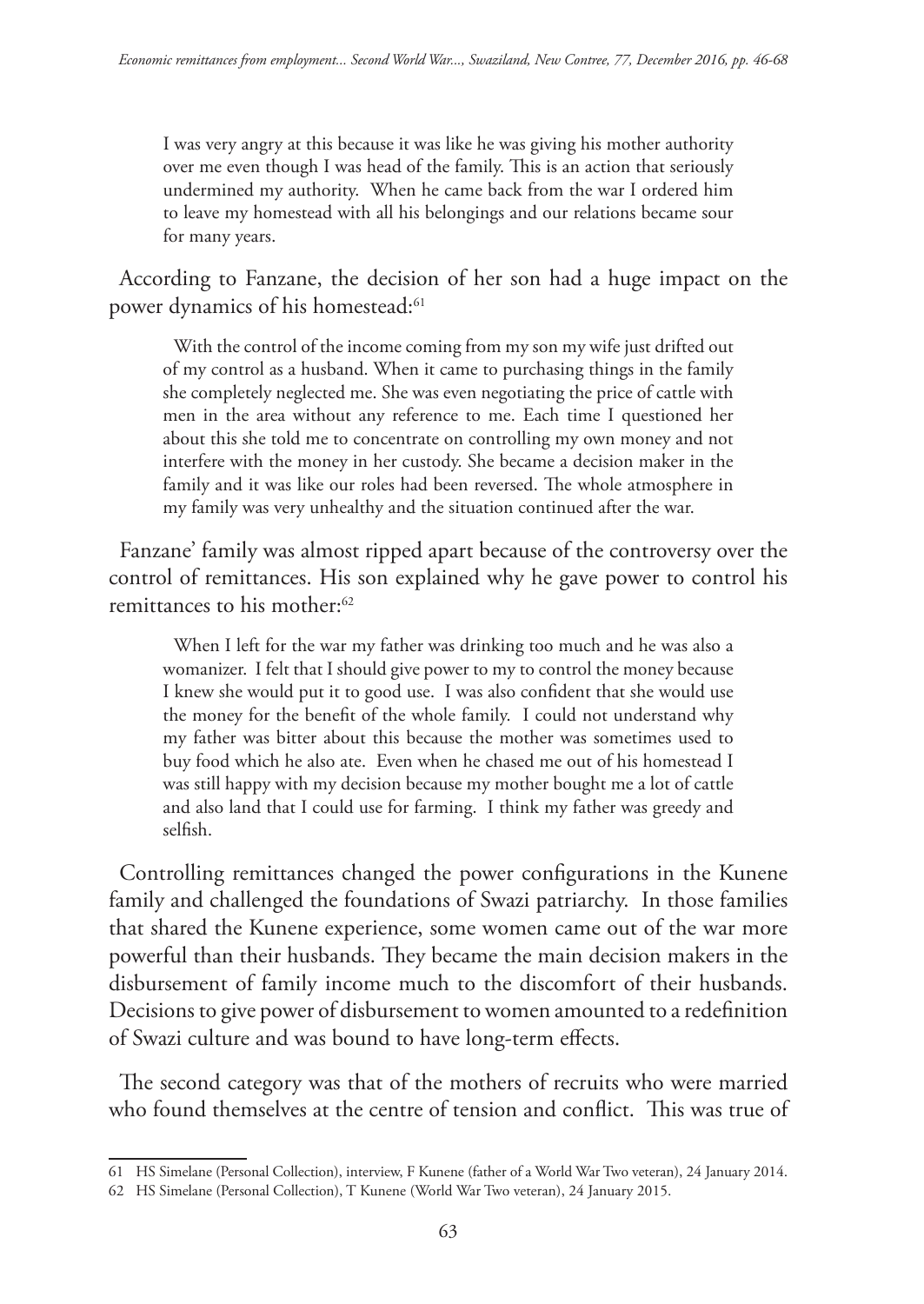the cases where married men registered the names of their mothers instead of their wives. They were given power to collect and control remittances and have the final decision on how the money was to be used by their sons. In such cases the conflict was between mothers-in-law and daughters-in-law.

The wives of the recruits were bitter because they felt the responsibility should have been given to them. Nokuzola Shandu expressed how she was bitter because of the decision of her husband.<sup>63</sup>

If you are a married woman I think you have the power over the assets of your husband if he is not present. When my husband went to the war he registered her mother as the recipient and controller of his remittances. This gave my mother-in-law all the power to control my children and myself. It was very undermining to me and I was honestly bitter. It also made me to have a negative attitude towards my mother-in-law. For the four years my husband was away there was tension between us but fortunately it did not erupt into an open conflict.

The decision of some recruits to register their mothers instead of their wives was in accordance with Swazi tradition and custom. In Swazi culture, the mother-in-law is considered senior to daughters-in-law and they are expected to exercise authority over the wives of their sons.<sup>64</sup> They are even empowered by custom to exercise control over the property of their sons. Such conflicts were actually challenging the tenants of Swazi culture based on hierarchical seniourity.<sup>65</sup>

Some of the wives agreed that their husbands were correct to follow tradition, but argued that the mothers-in-law should have disbursed the money in accordance to the wishes of the wives of their sons. Tholakele Shabangu who was involved in a bitter conflict with her mother-in-law about this matter responded:<sup>66</sup>

When my husband enlisted for war service I was still very young and may be it was correct for him to submit the name of his mother as the dependent who will control the remittance. This was particularly understandable because my father-in-law had already passed away. There was therefore no question that my mother-in-law was the most senior person in the homestead. At the same time I had children who had to be taken care of and I think I knew best how to

<sup>63</sup> HS Simelane (Personal Collection), interview, N Shandu (wife of a World War Two veteran), 26 January 2015.

<sup>64</sup> H Huper, *An African aristocracy: Rank among the Swazi* (London, Oxford University Press, 1974); B Marwick, *The Swazi: An ethnographic account of the natives of the Swaziland protectorate* (Cambridge, Cambridge University Press, 1940).

<sup>65</sup> H Kuper, *An African aristocracy... .*

<sup>66</sup> HS Simelane (Personal Collection), interview, T Shabangu, (wife of a World War Two veteran), 21 January 2013.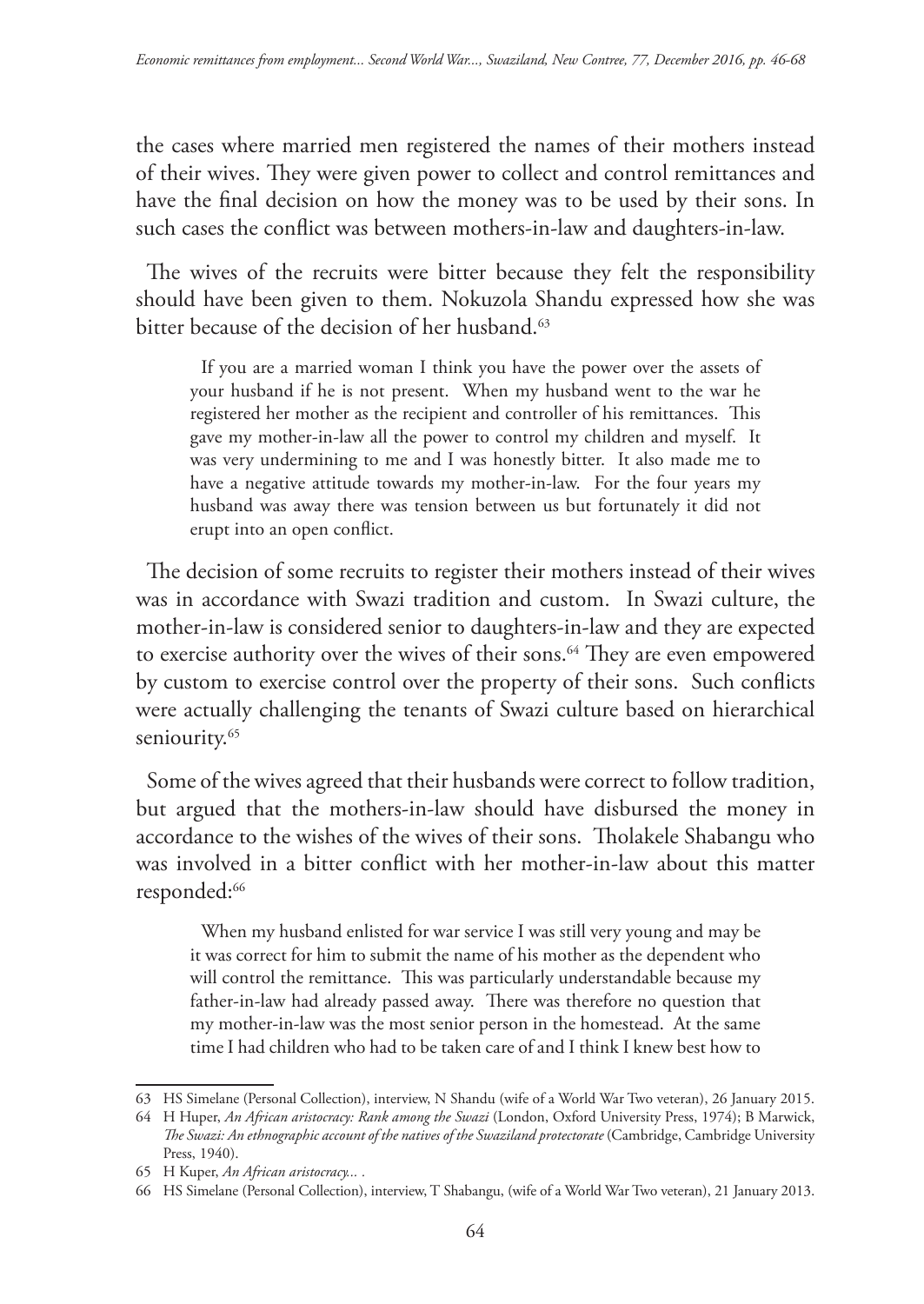use my husband's remittances. Instead, my mother-in-law was too controlling over the money and ended up denying my children and myself what we should have had with the money. She denied us the money throughout the war years when my husband was away... I sincerely think the remittance money brought out the evil out of her. Up to the point when she died I was still angry with her.

Another respondent who had a conflict with her mother-in-law was Zamokuhle Bhembe whose relationship with her in-laws was completely damaged said:<sup>67</sup>

My mother-in-law was in control of the money that was coming every month from my husband's employment in the war. My feeling was that I should have been the one controlling my husband's money. While I was aware of the explanations provided by the elders, the problem between her and me was that she used the money to make herself comfortable. While I was struggling, she was buying herself all sorts of things with my husband's money. The manner in which she handled the remitted money clearly showed that she was a greedy woman. Her greediness made her forget that her son had children who had to be taken care of. When my husband came back he was completely against my views about his mother. As a result my relationship with him deteriorated and after a few years we divorced. The remitted money from the war broke-up my marriage, but largely because it was controlled by a mean and greedy woman.

It was not only the daughters-in-law who were resentful, but it appears that some mother-in-law were resentful that their daughters-in-law were in control of their son's remittances. This is a response that is very difficult to research into because it proved impossible to identify surviving mothers-in-law. This is not surprising because even the surviving wives of the men who participated in the war are at an advanced age. It appears that the mothers-in-law were envious of the fact that their daughters-in-law were receiving steady monthly income through remittances. Many of them seem to have felt that they should have been the ones controlling the money. The situation became even worse when some daughters-in-law refused to share the money with other members of the family. There is indication that a lot of tension was generated and the relations between the mothers-in-law and their daughters-in-law were irrevocably damaged. The money remitted from the war changed relations for the worse. There were some instance when the conflicts became worse and the mothers-in-law became outrightly insulting to their daughters. Khumbuzile Zwane indicated this when she said, "I had a serious conflict with my motherin-law and she called me *ingwadla*  [prostitute] that was feeding on her son's money".68

<sup>67</sup> HS Simelane (Personal Collection), interview, Z Bhembe (wife of a World War Two veteran), 3 February 2013.

<sup>68</sup> HS Simelane (Personal Collection), interview, M Zwane (wife of a World War Two veteran), 7 February 2013.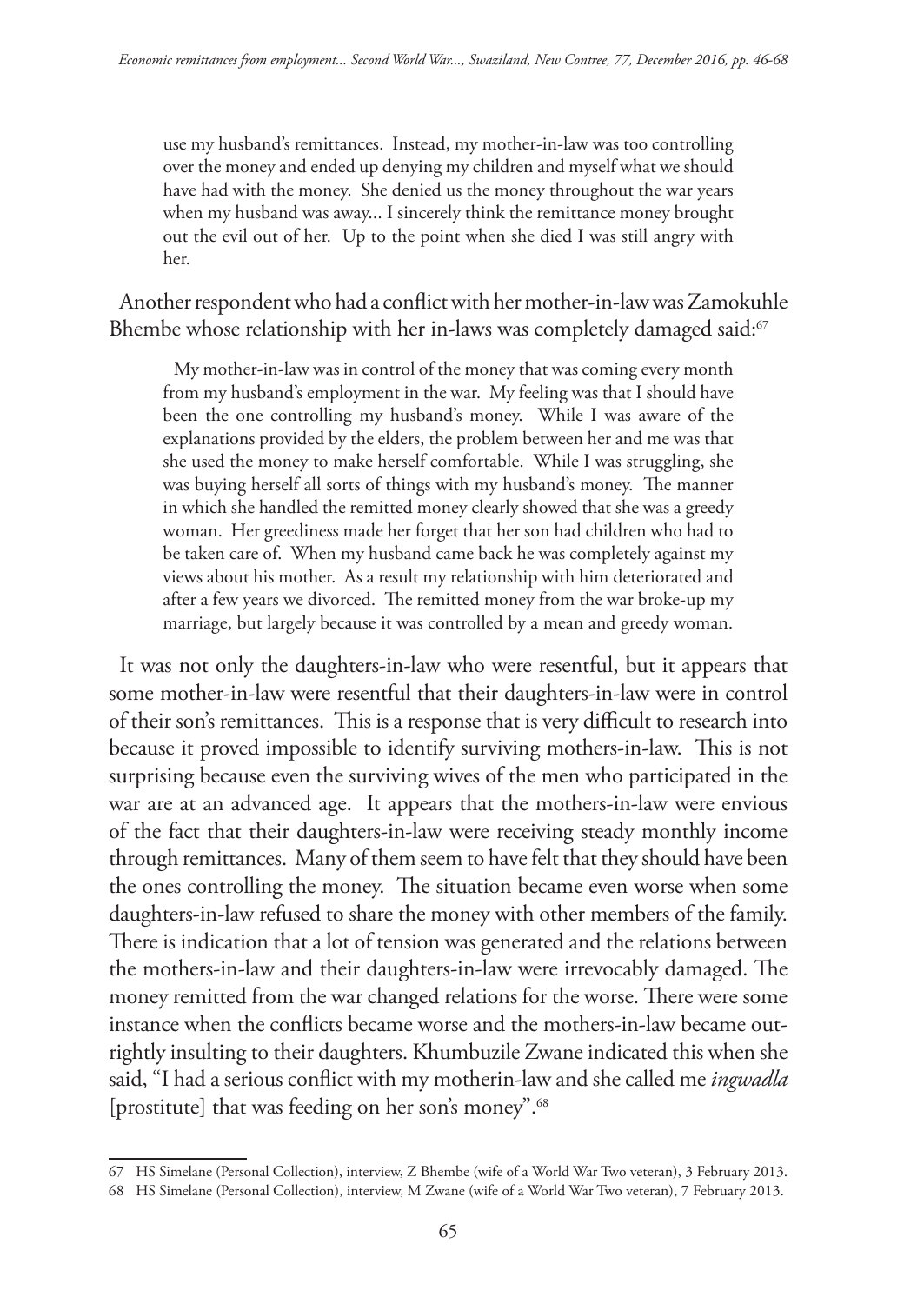Conflict was also experienced in polygamous households where the first wife was given the responsibility of receiving and disbursing the remitted money to other wives and their children. In such instances there were complaints that the first wife was not distributing the money equitably. Zanele Zondi explained:<sup>69</sup>

When my husband enlisted for the war he had three wives and I was the third wife. The first wife was given the responsibility of collecting the remitted money and there after distribute it amongst the family members. I must admit that the money was not much, but she was not fair in her distribution. She always left a larger share for herself and the rest of us were left to struggle. It became compulsory for me to find other ways of generating income to ensure that we survived. Her actions made me very unhappy because what she did was evil. Even when my husband came back from the war I did not want to have any dealings with her. Our relationship changed for worse because of the manner in which she distributed the remitted money. I was not the only one who was angry at her because even the other wives expressed the same feelings.

While issues around war employment remittances were characterised by widespread conflicts, many of the conflicts were deep rooted. In many instances the relations between mothers-in-law and daughters-in-law; fathers and sons, and between wives in polygamous households, were already conflicted before war employment remittances became an issue. The remittances brought some of these issues to the surface and made reconciliation difficult. In many instances the conflicts were indicative of the tensions that afflicted Swazi culture during the colonial period.

While families was so conflicted, it at the same time acted as a structure for conflict resolution as dictated by Swazi culture. Evidence indicates that Swazi families in general failed to resolve most of these remittances. Surprisingly, chieftainships were not utilized as a conflict resolution mechanism. This was essentially because most of the conflicts were considered to be *tibi tendlu* [family dirty linen] that should not be taken to the public domain. There is also no evidence showing the use of colonial courts as conflict resolution structures. Perhaps this should not be strange either because up to the late 1940s Swazi rural dwellers and their chiefs continued to distrust structures associated with the colonial administration.70

<sup>69</sup> HS Simelane (Personal Collection), interview, Z Zondi (wife of a World War Two veteran), 14 February 2013.

<sup>70</sup> For a more elaborate discussion of this point see, AG Marwick, "The attitude of the Swazi toward government", Special Collections Department, University of Swaziland Library, 1955.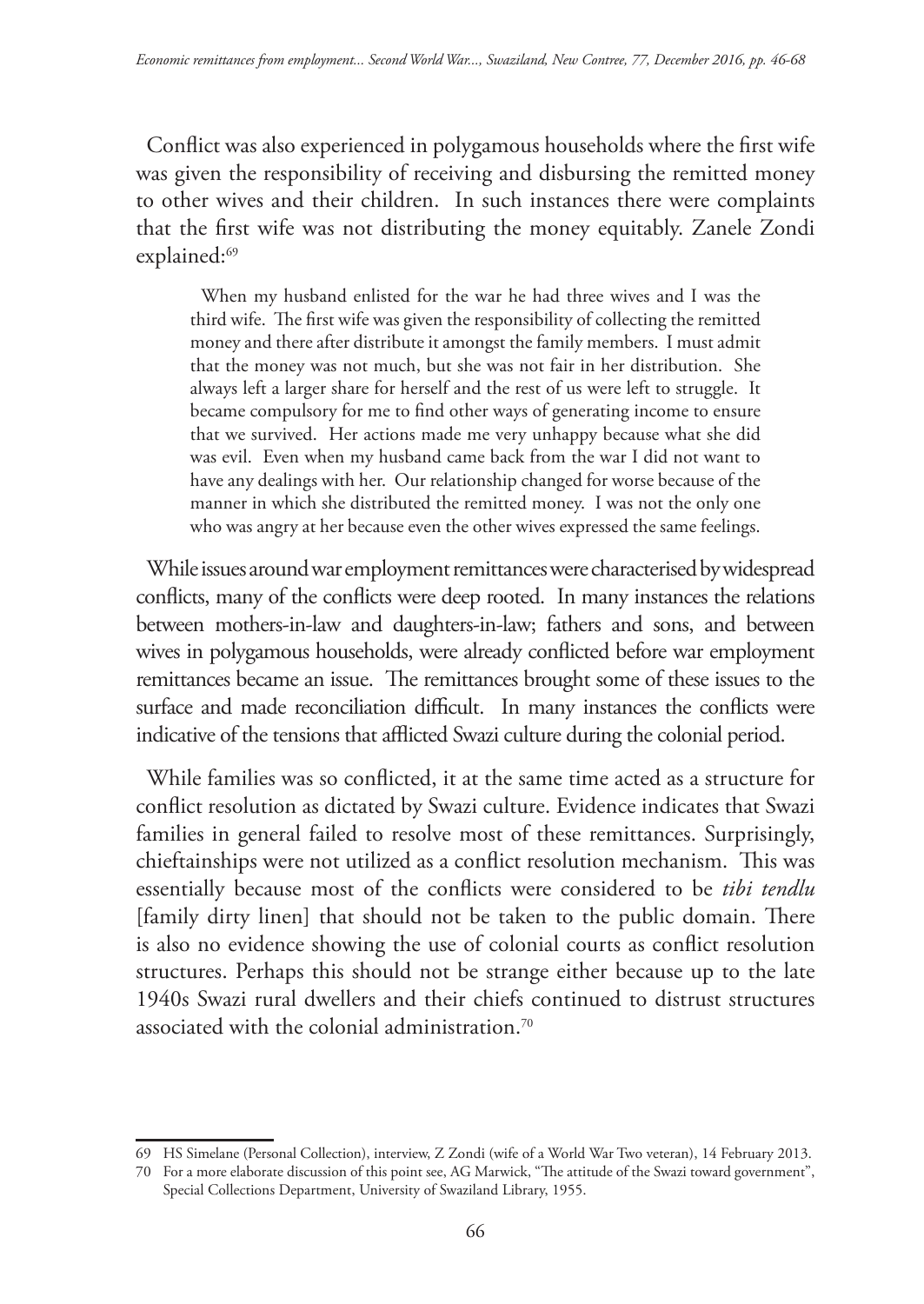## **Conclusion**

Research around historical developments at the time of the Second World War is well developed but there are still gaps in experiences of some of the countries that participated in the war. This is particularly the case with issues pertaining to the experiences of civilian society in the majority of African countries like Swaziland.

It was pointed out in this discussion that Swazi men were employed in different sections of the war, but essentially as labourers. They performed various activities for which they received payment that was comparatively lower than what other Swazi migrants were receiving in South African mines. Just like other migrants these employed Swazis remitted money to their families as they were subjected to mandatory remittances. Their families had a steady flow of income in the period the men were away from home.

As was the case with other forms of income, the remittances from men employed in the war positively contributed to the economic wellbeing of their families. The buying capacity of families improved, cattle accumulation was healthy, and families were able to afford educational fees of their children.<sup>71</sup> The developmental impact of remittances has received the attention of several scholars.72

As was also emphasized: Remittances from military employment in the Second World War also aroused negative impacts, particularly at a social level. As a result, tension and open conflict afflicted those families that were receiving remittances. It appears that the main contest was for power and control over remittances. Throughout the course of the war and some years after, there was an evident deconstruction of the Swazi homestead in terms of power relations. Wives were rising against their husbands, and daughters-in law were in open conflict against their mothers-in-law. Mothers-in-law were viewed as greedy and evil while daughters-in-law were viewed as gold diggers who were refusing to recognize the prerogatives of mothers-in-law as dictated by custom and tradition. Family relations were dislocated, some never to be repaired. Swazi society was never free of conflict and tension before the war, but the struggle over remittances brought some of the conflicts to the surface more forcefully. Cracks that had developed with the introduction of a money economy, were open wider by the desire to control remittances during the war.

<sup>71</sup> HS Simelane, "War , economy and society in Swaziland, 1939-1945" (PhD, University of Toronto, 1991).

<sup>72</sup> HS Simelane, "Labour migration and rural transformation", *Journal of Contemporary African Studies,* 13(2), July 1995.